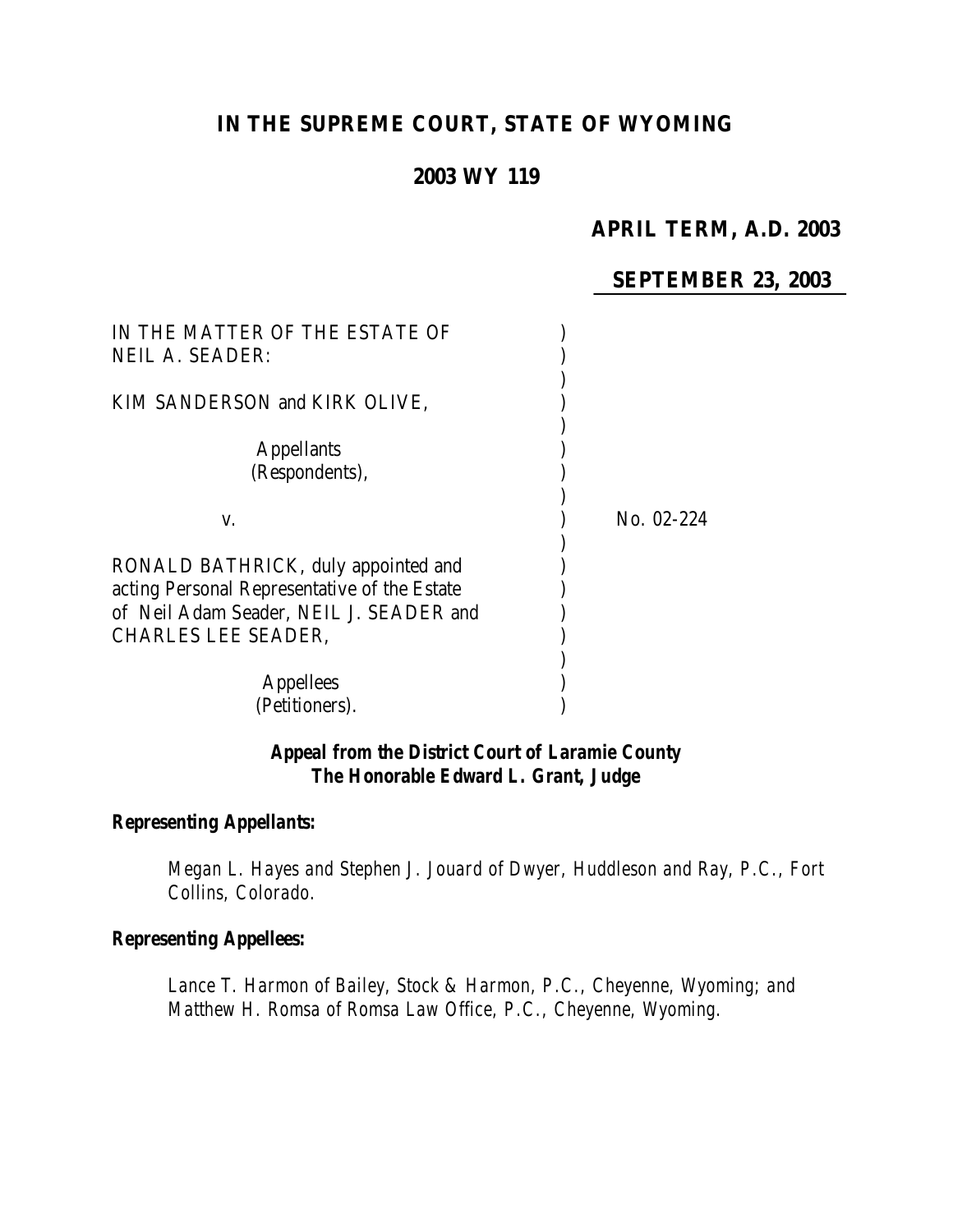*Before HILL, C.J., and GOLDEN, LEHMAN, KITE, and VOIGT, JJ.*

*VOIGT, Justice, delivered the opinion of the Court; GOLDEN, Justice, filed a dissenting opinion with which HILL, Chief Justice, joined.*

*NOTICE: This opinion is subject to formal revision before publication in Pacific Reporter Third. Readers are requested to notify the Clerk of the Supreme Court, Supreme Court Building, Cheyenne, Wyoming 82002, of any typographical or other formal errors in order that corrections may be made before final publication in the permanent volume.*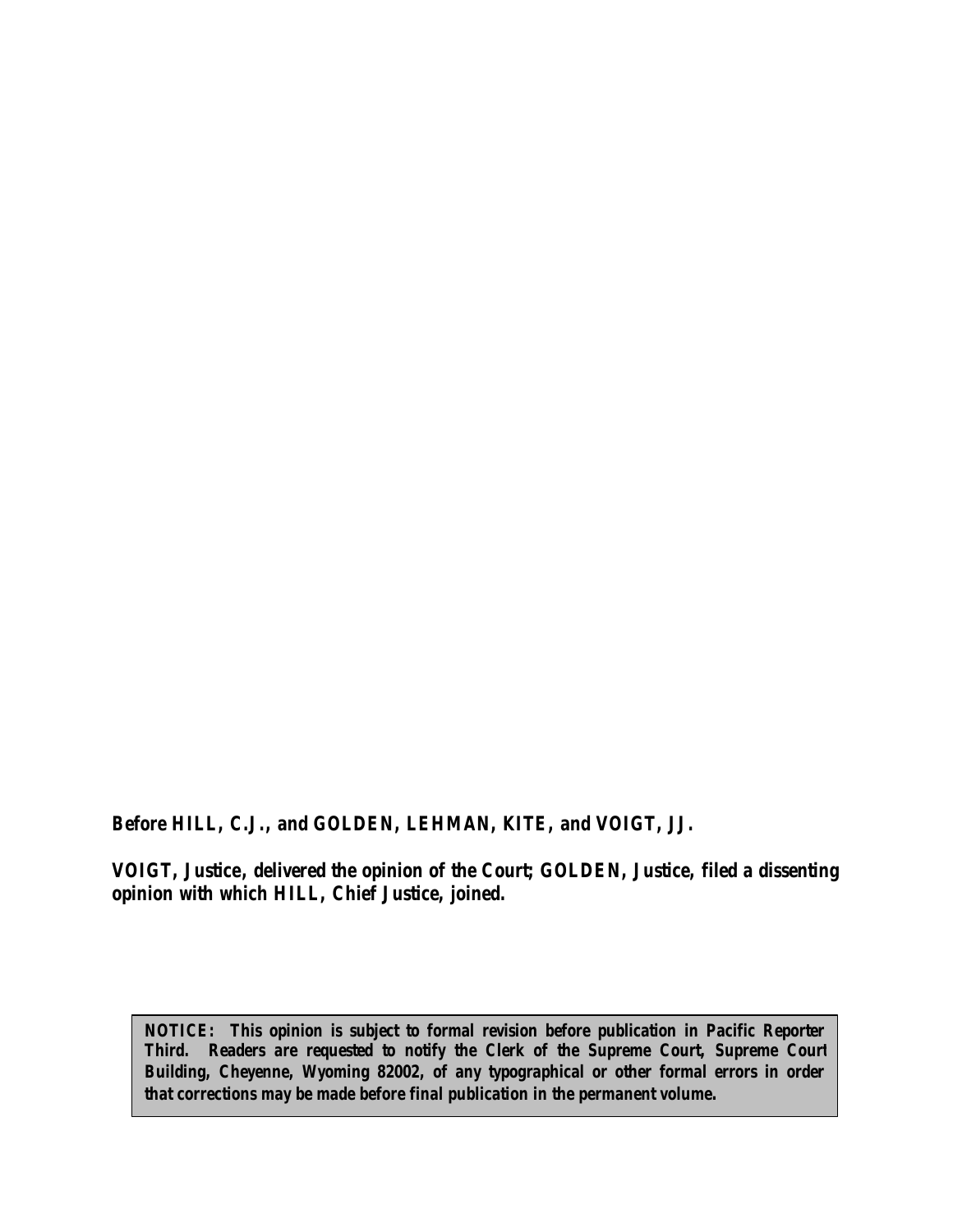# **VOIGT, Justice.**

[¶1] The district court refused to apply the doctrines of equitable adoption, adoption by estoppel, and virtual adoption to avoid the operation of the anti-lapse statute. The district court also concluded that the testator's will did not evidence an intention that the share of a predeceased devisee pass to that devisee's children. The devisee's children appealed. We affirm.

### *ISSUES*

1. Whether the doctrines of equitable adoption, adoption by estoppel, and virtual adoption are available under Wyoming law to allow the descendents of a predeceased stepchild to be considered lineal descendents of their step-grandfather under the anti-lapse statute?

2. Whether the district court erred in concluding that the testator's will did not evidence an intention that the share of a predeceased devisee pass to that devisee's children?

# *FACTS*

[¶2] Julie L. Schroeder (Julie) was born on August 13, 1943 to Mary Allen Cirksana (Mary) and Louis Sylvester Burke.<sup>1</sup> When Julie was two years old, Mary married Neil Adam Seader (Neil). At the time of the marriage, Neil agreed to adopt Julie. Over the years, Neil voiced his intention to adopt Julie, and he treated her as if she were his natural daughter. At one time, Mary and Neil discussed adoption with an attorney, but decided not to follow through because of the expense. Neil never did adopt Julie. Nevertheless, she used the surname "Seader" as a youth.<sup>2</sup>

[¶3] Neil and Mary had two sons, Neil J. Seader (Neil J.) and Charles Lee Seader (Charles). Mary died in 1966, leaving her entire estate to Neil. Julie had two children, Kim Sanderson (Kim) and Kirk Olive (Kirk). In his Last Will and Testament, dated August 30, 1996, after a few specific bequests, Neil left the residue of his estate to Neil J., Charles, and Julie. Julie died on May 7, 2000. Neil died on July 10, 2000.

[¶4] Neil's will was admitted to probate on July 21, 2000. On May 2, 2001, the personal representative of the estate filed a Preliminary Report, Accounting and Petition

<sup>1</sup> "Julie" is sometimes spelled "Julia" in the court file.

<sup>&</sup>lt;sup>2</sup> None of the relevant motions, petitions, and legal memoranda in the record are verified or accompanied by sworn affidavits, perhaps because there does not appear to be any controversy as to the basic facts. The facts stated herein are taken from the various pleadings and are set forth in the light most favorable to the appellants.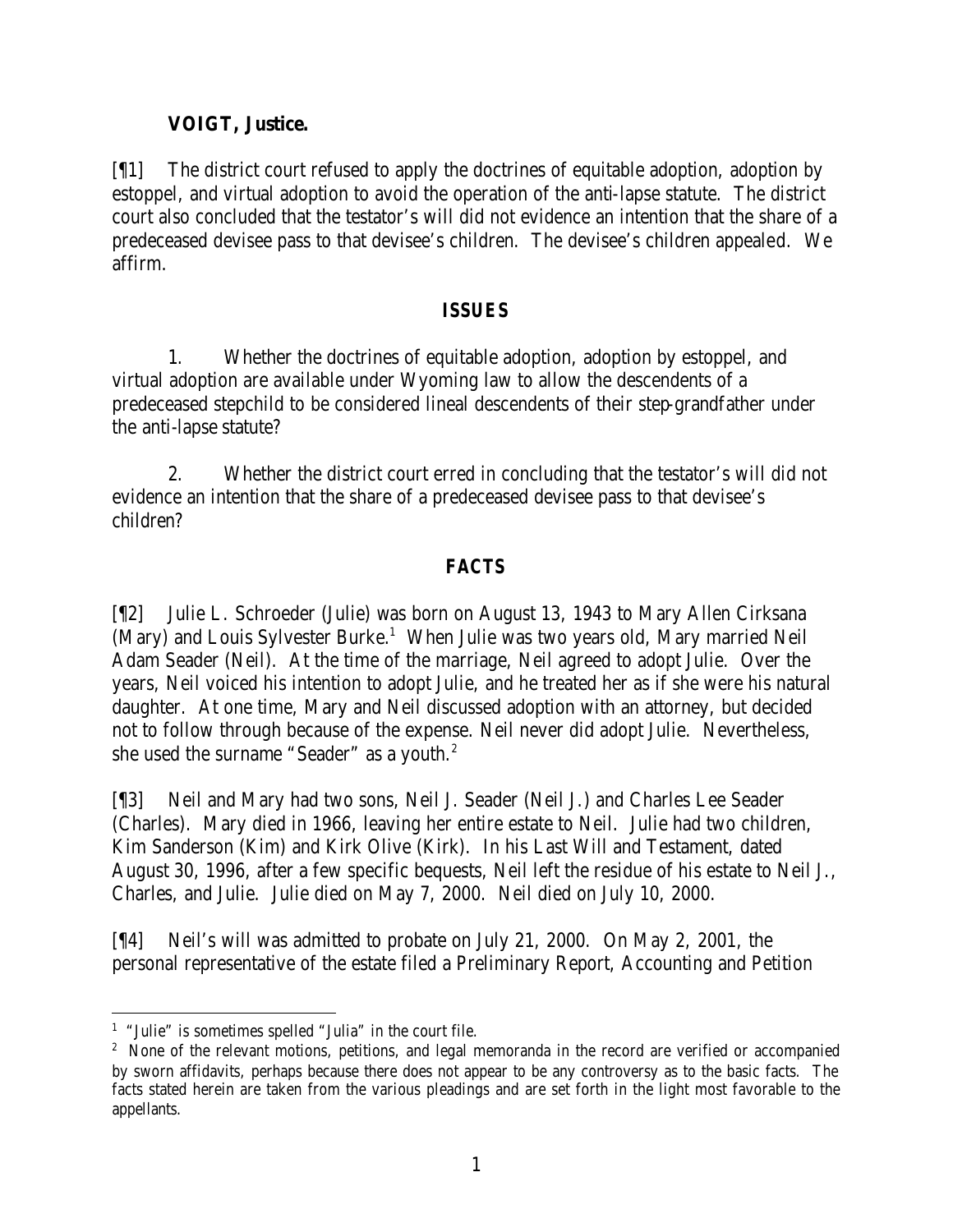for Distribution, in which he noted that Julie had predeceased Neil and he proposed distributing her one-third residuary interest to Kim and Kirk. Subsequently, Neil J. filed an Objection to Preliminary Report, Accounting and Petition for Distribution, in which he contended that the testamentary devise to Julie had failed pursuant to Wyo. Stat. Ann. §§ 2-6-106 and 2-6-107 (LexisNexis 2003).<sup>3</sup> Charles soon thereafter filed a similar objection. That was followed by a Petition for Declaration of Status as Beneficiaries of Estate filed by Kim and Kirk. Finally, Neil J. and Charles filed a Motion for Summary Judgment.

[¶5] On February 22, 2002, the district court issued its Order Granting Summary Judgment. The district court concluded that the residuary devise to Julie failed because she predeceased Neil and she was not Neil's "grandparent" or a "lineal descendent" of Neil's grandparent, as required by the anti-lapse statute.<sup>4</sup> The district court also held that Neil's will was clear and unambiguous and that it contained no indication that it was Neil's intention to have Kim and Kirk inherit their mother's share of the estate. Several months later, the Order Approving Accounting, and Decree of Distribution incorporated the provisions of the summary judgment order. This appeal followed.

# **STANDARD OF REVIEW**

[¶6] We recently reiterated our standard for review of summary judgments granted under W.R.C.P. 56:

Wyo. Stat. Ann. § 2-6-107(b) states:

Except as provided in W.S. 2-6-106, if the residue is devised to two (2) or more persons and the share of one (1) of the residuary devisees fails for any reason, his share passes to the residuary devisee, or to other residuary devisees in proportion to their interests in the residue.

 3 Wyo. Stat. Ann. § 2-6-106 states:

If a devisee who is a grandparent or a lineal descendent of a grandparent of the testator is dead at the time of execution of the will, fails to survive the testator, or is treated as if he predeceased the testator, the issue of the deceased devisee take in place of the deceased devisee and if they are all of the same degree of kinship to the devisee they take equally, but if of unequal degree then those of more remote degree take per stirpes. One who would have been a devisee under a class gift if he had survived the testator is treated as a devisee for purposes of this section whether his death occurred before or after the execution of the will.

<sup>&</sup>lt;sup>4</sup> "In general, a devise or legacy left to a beneficiary in his individual capacity, and not jointly with others, will lapse upon his death prior to that of the testator, unless the testator has expressed a contrary intention, or unless a controlling statute otherwise dictates." *Matter of Stroble's Estate,* 6 Kan.App.2d 955, 636 P.2d 236, 239 (1981). *See also* 80 Am.Jur.2d, *Wills*, §§ 1423-1430 (2002).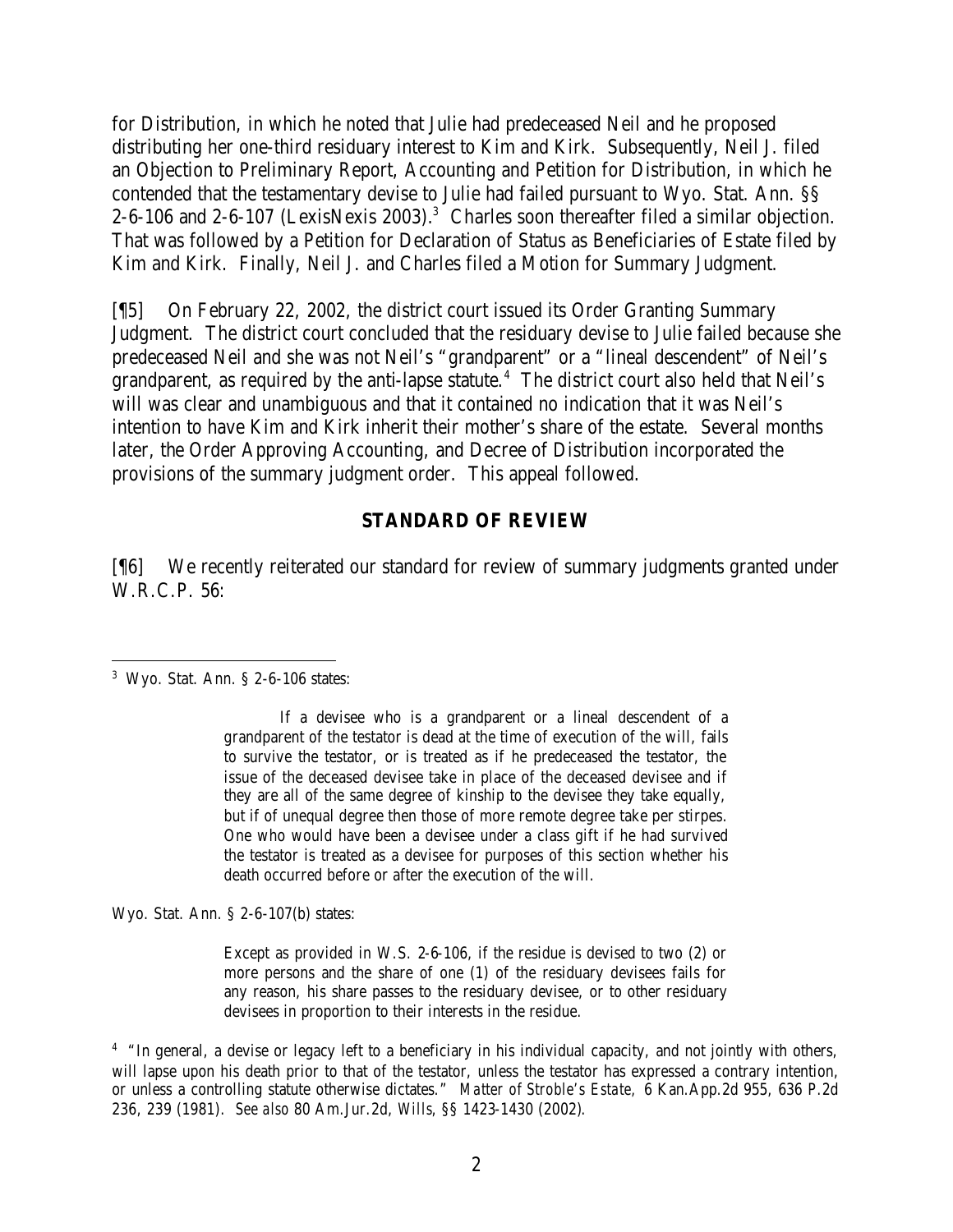When a motion for summary judgment is before this court, assuming there is a complete record, we have exactly the same duty and materials as did the district court and must follow the same standards. *Hoblyn v. Johnson,* 2002 WY 152, ¶ 11, 55 P.3d 1219, ¶ 11 (Wyo.2002). The propriety of granting summary judgment depends upon the correctness of a court's dual findings that there is no genuine issue as to any material fact and the prevailing party is entitled to judgment as a matter of law. *Id.* This court looks at the record from the viewpoint most favorable to the party opposing the motion, giving to him all the favorable inferences which may be drawn from the facts contained in affidavits, depositions, and other materials appearing in the record. *Id.*

The party moving for summary judgment bears the initial burden of establishing a prima facie case for a summary judgment. If the movant carries this burden, the party opposing the summary judgment must come forward with specific facts to demonstrate that a genuine issue of material fact does exist. *Eklund v. PRI Environmental, Inc.,* 2001 WY 55, ¶ 10, 25 P.3d 511, ¶ 10 (Wyo.2001). A material fact has been defined as a fact upon which the outcome of the litigation depends in whole or in part. *Hoblyn,* 2002 WY 152, ¶ 11, 55 P.3d 1219, ¶ 11.

*Bertagnolli v. Louderback,* 2003 WY 50, ¶¶ 10-11, 67 P.3d 627, 630-31 (Wyo. 2003).

#### **DISCUSSION**

#### **THE ADOPTION ISSUES**

[¶7] Julie died two months before Neil died. Had she survived him, she would have taken one-third of his residuary estate under his will. Had she been his biological daughter or his legally adopted daughter, her share of his estate would have gone to Kim and Kirk pursuant to Wyo. Stat. Ann. § 2-6-106. Likewise, had she been his biological daughter or his legally adopted daughter, and had he died intestate, her share of his estate would have gone to Kim and Kirk.<sup>5</sup> She was not, however, legally adopted. As a result, in an effort

<sup>&</sup>lt;sup>5</sup> Wyo. Stat. Ann. § 1-22-114(b) (LexisNexis 2003) states: "Adopted persons may assume the surname of the adoptive parent. They are entitled to the same rights of person and property as children and heirs at law of the persons who adopted them." Wyo. Stat. Ann. § 2-4-101(c) (LexisNexis 2003) states, in pertinent part: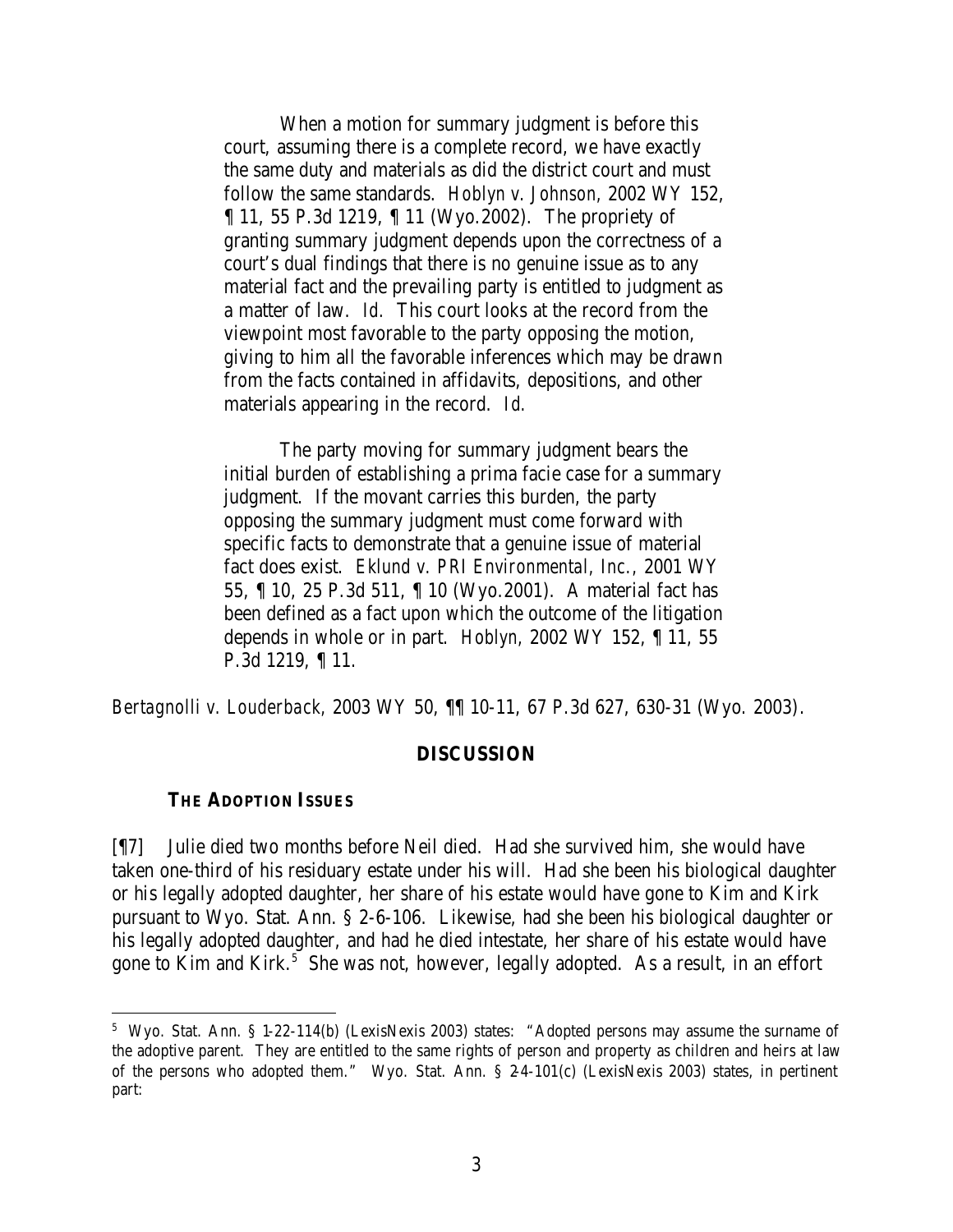to take in her stead under Neil's will, Kim and Kirk now seek equitable recognition of adoptive status for their mother.<sup>6</sup>

[¶8] We previously have held that "adoption at common law was unknown and, therefore, the adoption of minor children as well as the rights and liabilities emanating therefrom are governed by statutory provisions concerning descent, distribution, and adoption." *In re Randall's Estate,* 506 P.2d 432, 432-33 (Wyo. 1973). 7 We also previously have held that substantial conformity with all statutory requirements is necessary to effectuate a legal adoption. *Matter of Adoption of AMD,* 766 P.2d 550, 552 (Wyo. 1988). The present question is whether, under the circumstances of this case, equity should interpose itself where no legal adoption took place.

[¶9] It will be helpful to preface our discussion of this issue with a consideration of the basic concepts that are involved, beginning with the meaning of "adoption." Where, as in Wyoming, that term is not statutorily defined, the courts have supplied a definition:

> In this regard, "adoption" has been defined by some courts as the establishment or creation of a legal relationship of parent and child between persons who were not so related by nature or law, whereupon the person adopted becomes the legal heir of his or her adopter, and the rights and duties of domestic relation with the adoptee's natural parents are terminated. It has been said that adoption is the legal equivalent of biological parenthood, so that a decree of adoption renders the adoptee, for all intents and purposes, the child of the adoptive parent.

2 Am.Jur.2d, *Adoption* § 1 at 869 (1994) (footnotes omitted).<sup>8</sup>

Except in cases above enumerated, the estate of any intestate shall descend and be distributed as follows:

> (i) To his children surviving, and the descendents of his children who are dead, the descendents collectively taking the share which their parents would have taken if living[.]

<sup>6</sup> Equitable adoption does not create an adoption; rather, it merely recognizes its existence for limited purposes. *Holt v. Burlington Northern R. Co.,* 685 S.W.2d 851, 858 (Mo.App. 1984).

<sup>7</sup> Wyoming's adoption statutes are found at Wyo. Stat. Ann. §§ 1-22-101 through 1-22-203 (LexisNexis 2003).

<sup>8</sup> While adoption is not defined in Wyo. Stat. Ann. § 1-22-101, which is the definitions section of Wyoming's adoption statutes, Wyo. Stat. Ann. § 1-22-114, which sets forth the effects of adoption, contains language similar to that cited above:

> (a) Upon the entry of a final decree of adoption the former parent, guardian or putative father of the child shall have no right to the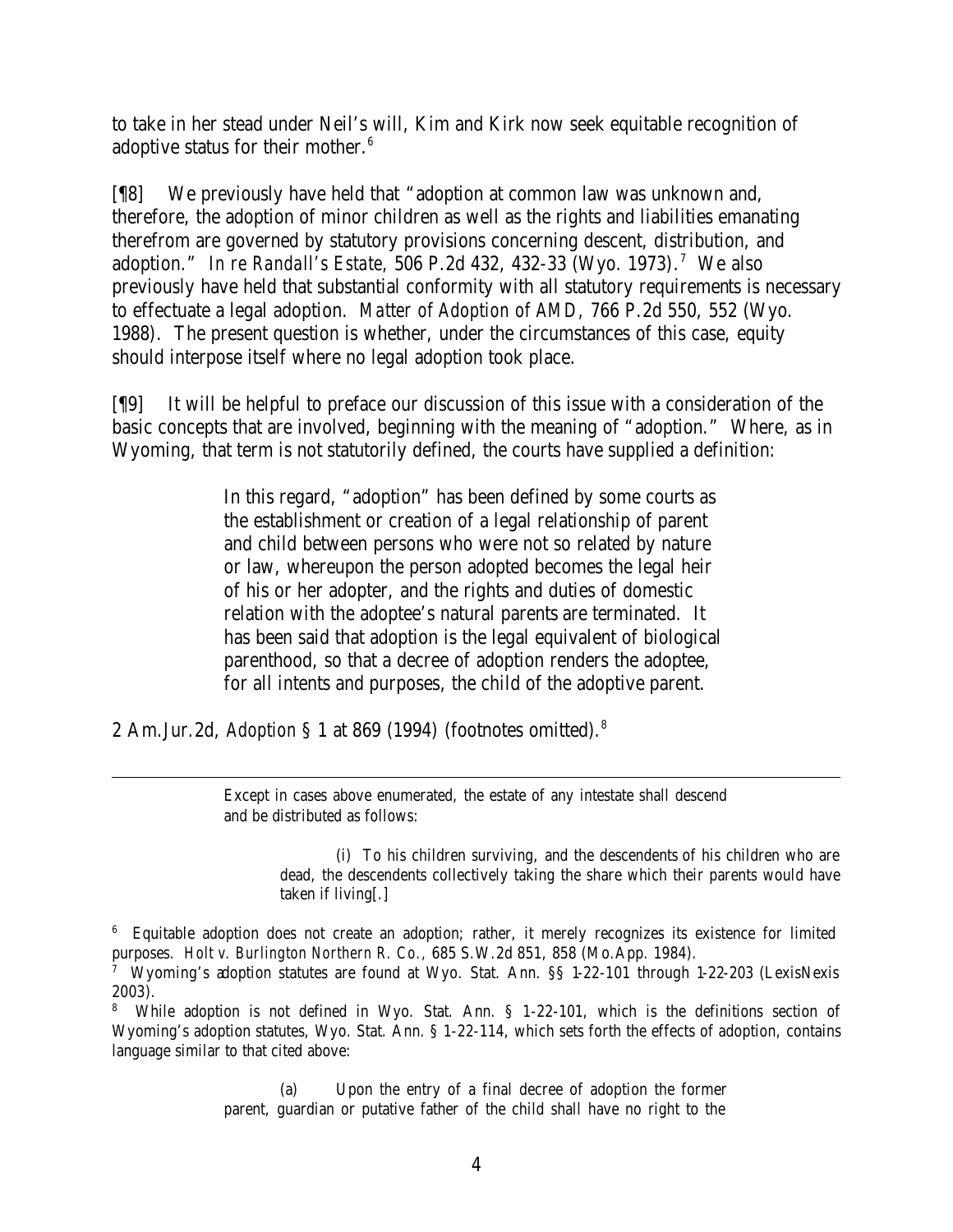[¶10] In their Petition for Declaration of Status as Beneficiaries of Estate, Kim and Kirk set forth equitable adoption, adoption by estoppel, and virtual adoption as separate causes of action. Where these doctrines have been recognized, however, they have largely been treated as interchangeable, and all are based on the same theory: "[O]ne who had agreed to adopt a child during his life, but for some reason did not, for inheritance purposes alone, will be considered to have [. . .] adopted [the child]." 2 Am.Jur.2d, *Adoption, supra*, § 43 at 918-19. Equitable adoption has been described as follows:

> While a child to be adopted pursuant to an agreement between his natural parent and the adoptive parent cannot specifically enforce its adoption by the deceased adoptive parent, nevertheless, because of the agreement, he can obtain specific enforcement of the benefits that would accrue from such adoption—this remedy is sometimes referred to as an equitable adoption.

The terms "equitable adoption," "virtual adoption," and "adoption by estoppel," have been used interchangeably by the courts. Generally speaking, the theory of recovery in an equitable adoption case is founded upon either equitable principles or upon the theory of estoppel. In the former it is a judicial remedy for an unperformed contract of legal adoption or, in the alternative, the ordering of specific performance of an implied contract to adopt. The estoppel theory operates to preclude a party from asserting the invalidity of a status of an "adopted" child for inheritance purposes. It has been said that a so-called "equitable adoption" is no more than a legal fiction permitting specific performance of a contract to adopt. Furthermore, the descriptive phrase "adoption by estoppel" has been described as a shorthand method of saying that because of the promises, acts and conduct of an intestate deceased, those claiming under and through him are estopped to assert that a child was not legally adopted or did not occupy the status of an adopted child.

control or custody of the child. The adopting persons shall have all of the rights and obligations respecting the child as if they were natural parents.

(b) Adopted persons may assume the surname of the adoptive parent. They are entitled to the same rights of person and property as children and heirs at law of the persons who adopted them.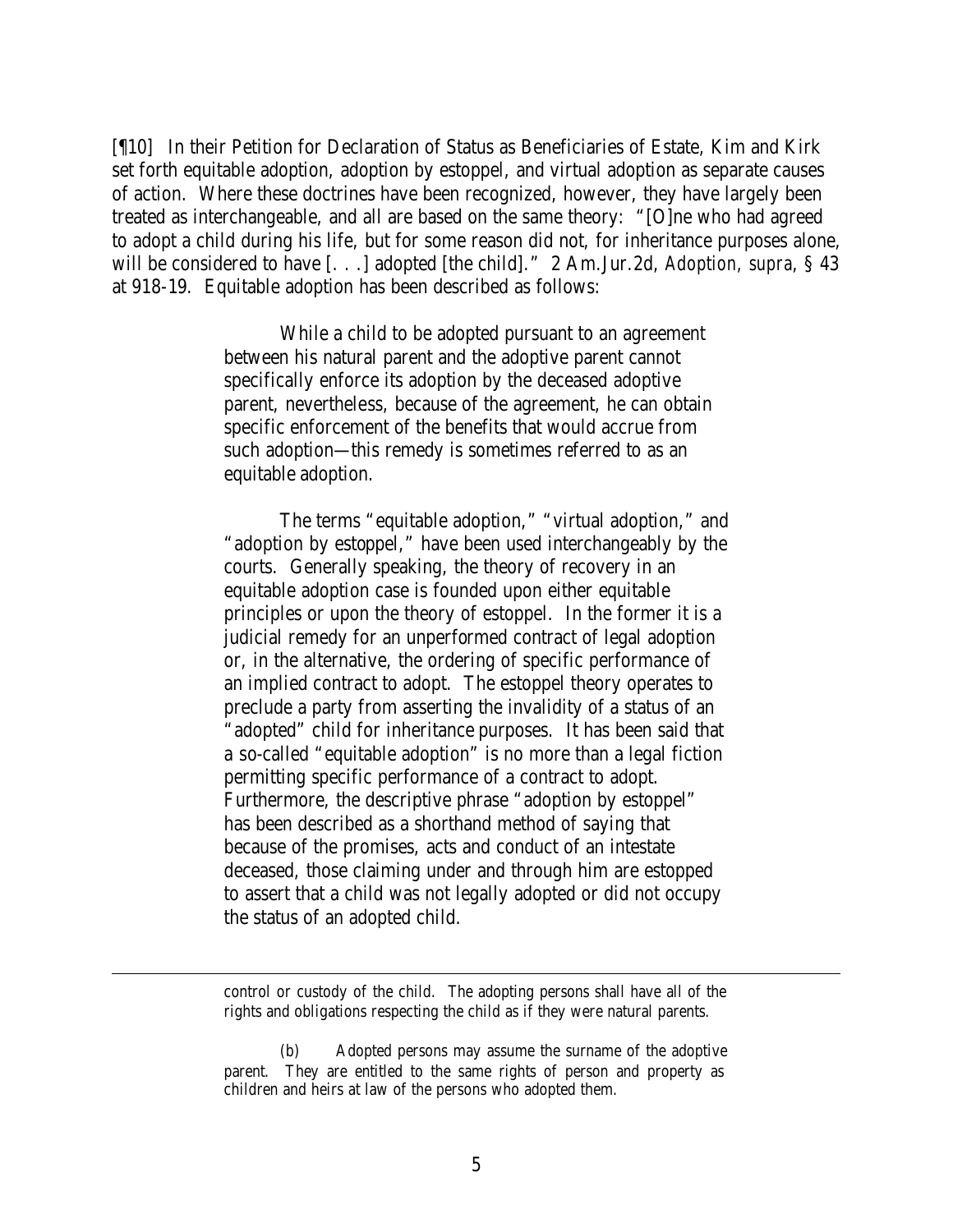An adoption by estoppel is an equitable remedy to protect the interests of a person who was supposed to have been adopted as a child but whose adoptive parents failed to undertake the legal steps necessary to formally accomplish the adoption; the doctrine is applied in an intestate estate to give effect to the intent of the decedent to adopt and provide for the child.

The doctrine is predicated on principles of contract law and equitable enforcement of the agreement to adopt for the purpose of securing the benefits of adoption that would otherwise flow from the adoptive parent under the laws of intestacy had the agreement to adopt been carried out; as such it is essentially a matter of equitable relief. Being only an equitable remedy to enforce a contract right, it is not intended or applied to create the legal relationship of parent and child, with all the legal consequences of such relationship, nor is it meant to create a legal adoption. The need for the doctrine arises when the adoptive parents die intestate; the doctrine is invoked in order to allow the supposed-to-have-been adopted child to take an intestate share. It is not applicable where the decedent dies testate.

2 Am.Jur.2d, *Adoption, supra,* § 53 at 929-30 (footnotes omitted). *See also* Rebecca C. Bell, Comment, *Virtual Adoption: The Difficulty of Creating an Exception to the Statutory Scheme,* XXIX Stetson L. Rev. 415, 419-30 (1999) (comparing estoppel and contract as bases for the theory) and Harvey A. Schneider, Comment, *Equitable Adoption: A Necessary Doctrine?*, 35 S. Cal. L. Rev 491, 492-96 (1962) (problems with contract theory).

[¶11] Equitable adoption must be distinguished from adoption by contract, deed, or notarial act, a process recognized by statute in some jurisdictions. Where such methods of adoption are legislatively sanctioned, they result in a legal adoption status that is no different from the status that arises from a decree of adoption in a judicial proceeding. 2 Am.Jur.2d, *Adoption, supra,* § 43 at 918. Equitable adoption, on the other hand, "is never viewed as the equivalent of a formal adoption, in terms of establishing a parent-child relationship, and is merely a status invented by courts of equity as a means of allowing a child in an appropriate case to enjoy part of the advantage of adoptive status." 18 Proof of Facts 2d, *Equitable Adoption* § 1 at 543 (1979).

[¶12] The elements of equitable adoption are (1) an implied or express agreement to adopt the child; (2) reliance on that agreement; (3) performance by the natural parents in giving up custody; (4) performance by the child in living in the home of, and in acting as the child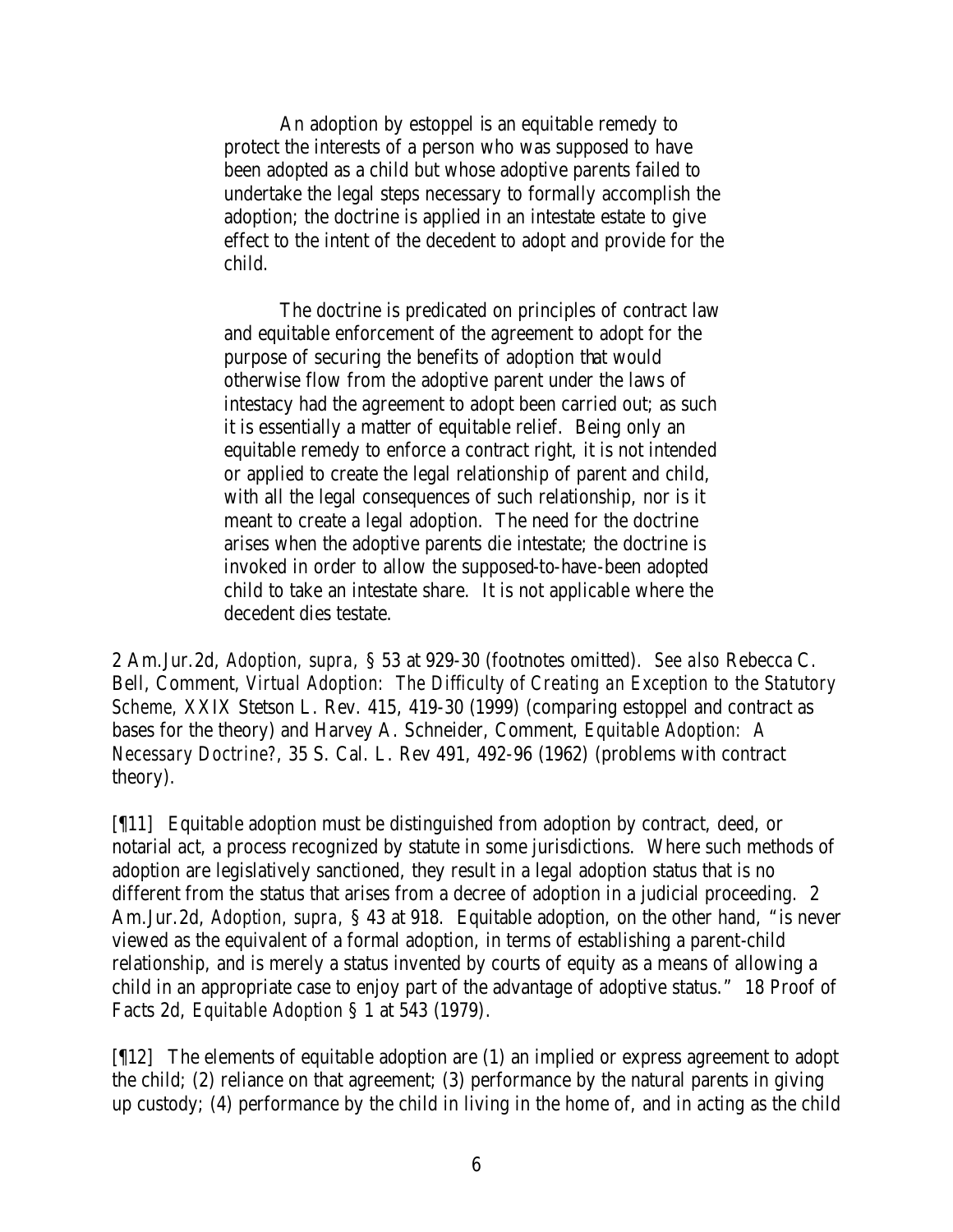of, the adoptive parents; (5) partial performance by the foster parents in taking the child into their home and treating the child as their child; and (6) the intestacy of the foster parents. *Lankford v. Wright,* 347 N.C. 115, 489 S.E.2d 604, 606-07 (1997); 2 Am.Jur.2d, *Adoption, supra,* § 54 at 932-33. In granting summary judgment to Neil J. and Charles, the district court made no findings of fact in regard to any of these elements. Instead, summary judgment was granted on the ground that Wyoming has not recognized equitable adoption. In this situation, we will assume that the facts favor Kirk and Kim, as the opponents of summary judgment, although we are troubled by the lack of verified facts in the record.

[¶13] The majority of states recognize equitable adoption in one form or another, although the doctrine has been explicitly rejected in others.<sup>9</sup> Almost exclusively, the application of the doctrine has been limited to intestate estates. *See, for example, Calista Corp. v. Mann,* 564 P.2d 53, 61 (Alaska 1977); *Estate of Wilson,* 111 Cal.App.3d 242, 168 Cal.Rptr. 533, 534 (1980); *Barlow v. Barlow,* 170 Colo. 465, 463 P.2d 305, 306 (1969); *Miller v. Paczier,* 591 So.2d 321, 322 (Fla.App. 1991); *Roberts v. Caughell,* 65 So.2d 547, 547 (Fla. 1953); *Franzen v. Hallmer,* 404 Ill. 596, 89 N.E.2d 818, 821 (1950); and *Lankford*, 489 S.E.2d at 607. It generally has not been applied to testate estates. *In re Estate of Wall*, 502 So.2d 531, 532 (Fla.App. 1987). *See also* Rebecca C. Bell, *supra*, XXIX Stetson L. Rev. at 435-39 (does not apply to testate estates, but only to intestate estates where the decedent's intent is unknown).<sup>10</sup> In addition, the doctrine is generally limited to the equitably adopted person's attempt to inherit from an intestate adoptive parent, and is not used to enforce the right of the adoptee to inherit from collateral kindred nor to enforce the right of collateral kindred to inherit from the adoptee. *Heien v. Crabtree,* 369 S.W.2d 28, 30 (Tex. 1963); Stanley P. Atwood, Comment, *Virtual Adoption and Rights of Inheritance,* XXI Wash. & Lee L. Rev. 312, 317 (1964).

[¶14] Wyoming has not incontrovertibly recognized equitable adoption, even in intestate estates. Three cases, however, deserve mention because they touch on similar or related issues. In *Nugent v. Powell,* 4 Wyo. 173, 33 P. 23, 24 (1893), the mother of a child who had been abandoned by the father consented to the child's adoption by a childless couple. Statutory adoption was pursued to completion, with the exception of the probate court's

<sup>9</sup> *See* 2 Am.Jur.2d, *Adoption, supra,* § 53 at 931-32 n.10-n.13; George A. Locke, Annotation, *Modern Status of Law as to Equitable Adoption or Adoption by Estoppel,* 97 A.L.R.3d 347, § 3, 359-66 (1980); Rebecca C. Bell, *supra*, XXIX Stetson L. Rev. at 417 n.12; Beth Ann Yount, Note, *Lankford v. Wright: Recognizing Equitable Adoption in North Carolina,* 76 N.C. L. Rev. 2446, 2446 n.5 (1998); and J.C.J., Jr., Note, *Equitable Adoption: They Took Him Into Their Home and Called Him Fred,* 58 Va. L. Rev. 727, 727-28 n.7 and n.10 (1972).

<sup>10</sup> *But see Thomas v. Malone,* 142 Mo.App. 193, 126 S.W. 522, 523-24 (1910), where an equitably adopted child was allowed to pursue a claim against a will as a pretermitted heir. Further, some courts have begun to apply the doctrine to other claims, such as life insurance benefits, inheritance tax considerations, wrongful death actions, worker's compensation benefits, child support, and will contests. George A. Locke, *supra*, 97 A.L.R.3d at 353.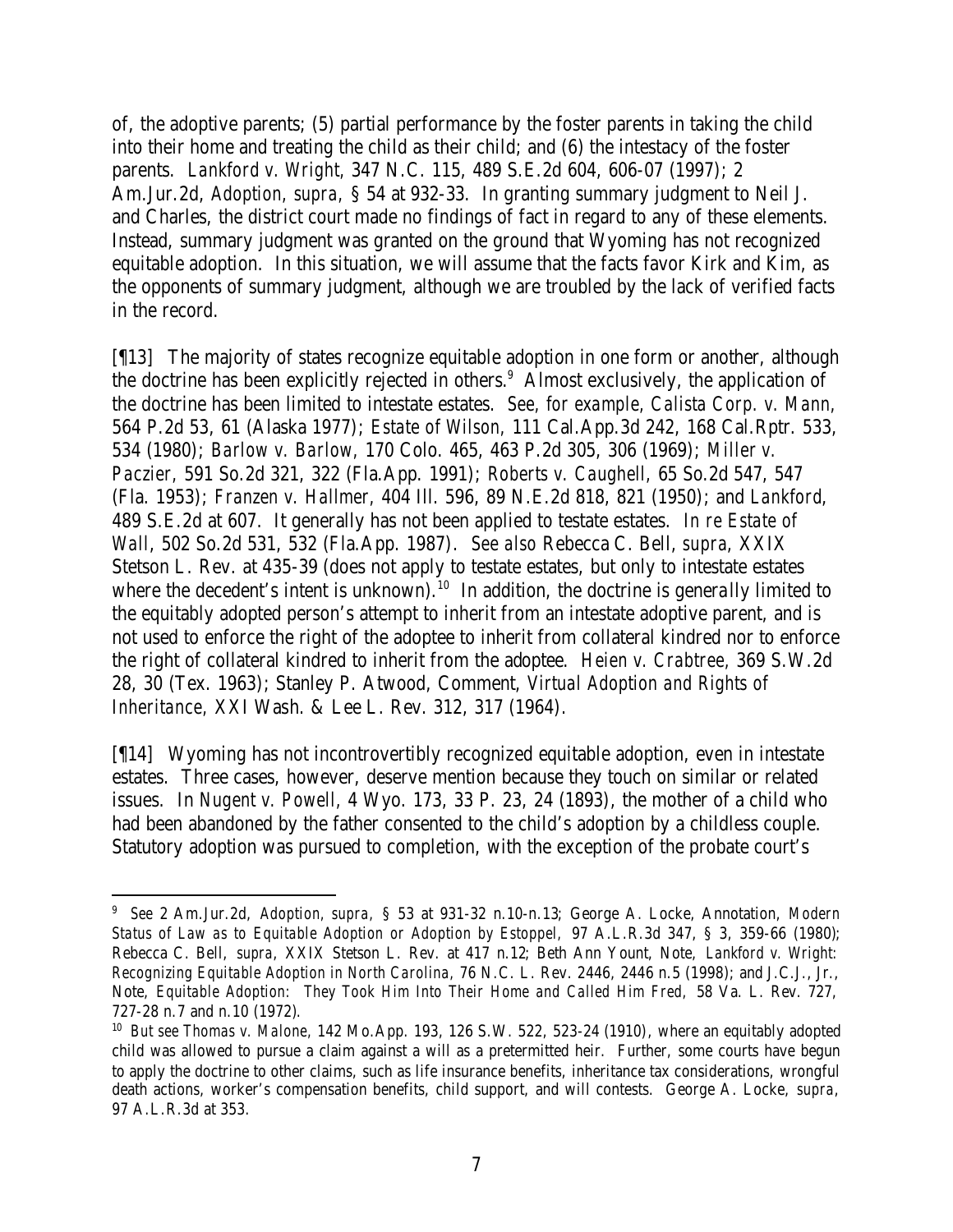failure to enter the adoption order of record. *Id.* at 25. Upon the intestate death of the adoptive father subsequent to the death of the adoptive mother, the siblings of the deceased adoptive father sought distribution of his estate to themselves, claiming that the child's adoption was ineffective. This Court reversed the district court's decree favoring the deceased's siblings on the ground that there had been substantial compliance with the adoption statutes. *Id.* at 25.

[¶15] *Nugent* has been cited for the following proposition:

The equitable adoption doctrine first appeared in the late nineteenth and early twentieth centuries in Missouri and Wyoming when these two pioneer states held that an agreement to adopt that did not fulfill the statutory provision of adoption could be enforced under the principles of equity.

Beth Ann Yount, Note, *Lankford v. Wright: Recognizing Equitable Adoption in North Carolina,* 76 N.C. L. Rev. 2446, 2455 (1998) (footnotes omitted). Our reading of *Nugent* leads us to the considerably more limited conclusion that the case merely stands for the proposition that substantial, rather than absolute, compliance with the adoption statutes is sufficient to create a legal adoption. The emphasis in *Nugent* is upon legal adoption under a statutory scheme, not equitable adoption based upon an agreement.

[¶16] Commentators have noted that courts have not always done well at distinguishing between contracts to adopt and contracts to make a will or leave an inheritance:

> The courts often speak in terms of specific performance of the contract to adopt. In according this remedy courts have sometimes failed to distinguish between a contract to leave a child's share of the adopting parent's estate to the adopted child—which of course limits the right of the adopting parent to dispose of his estate by will—and a contract to adopt, *i.e.*, to comply with the statutory adoption procedure. The latter type of contract leaves the adopting parent free to disinherit the adopted child just as he could disinherit a natural child.

Edward D. Bailey, *Adoption "By Estoppel,"* 36 Tex. L. Rev. 30, 32-33 (1957); *see also*  J.C.J., Jr., Note, *Equitable Adoption: They Took Him Into Their Home and Called Him Fred,* 58 Va. L. Rev. 727, 729-30 (1972) ("Of course, a single case may involve both a contract to make a will and a contract to adopt, and courts sometimes fail to distinguish between them; but the essence of equitable adoption is the provision of a judicial remedy for an unperformed adoption agreement.") (footnote omitted).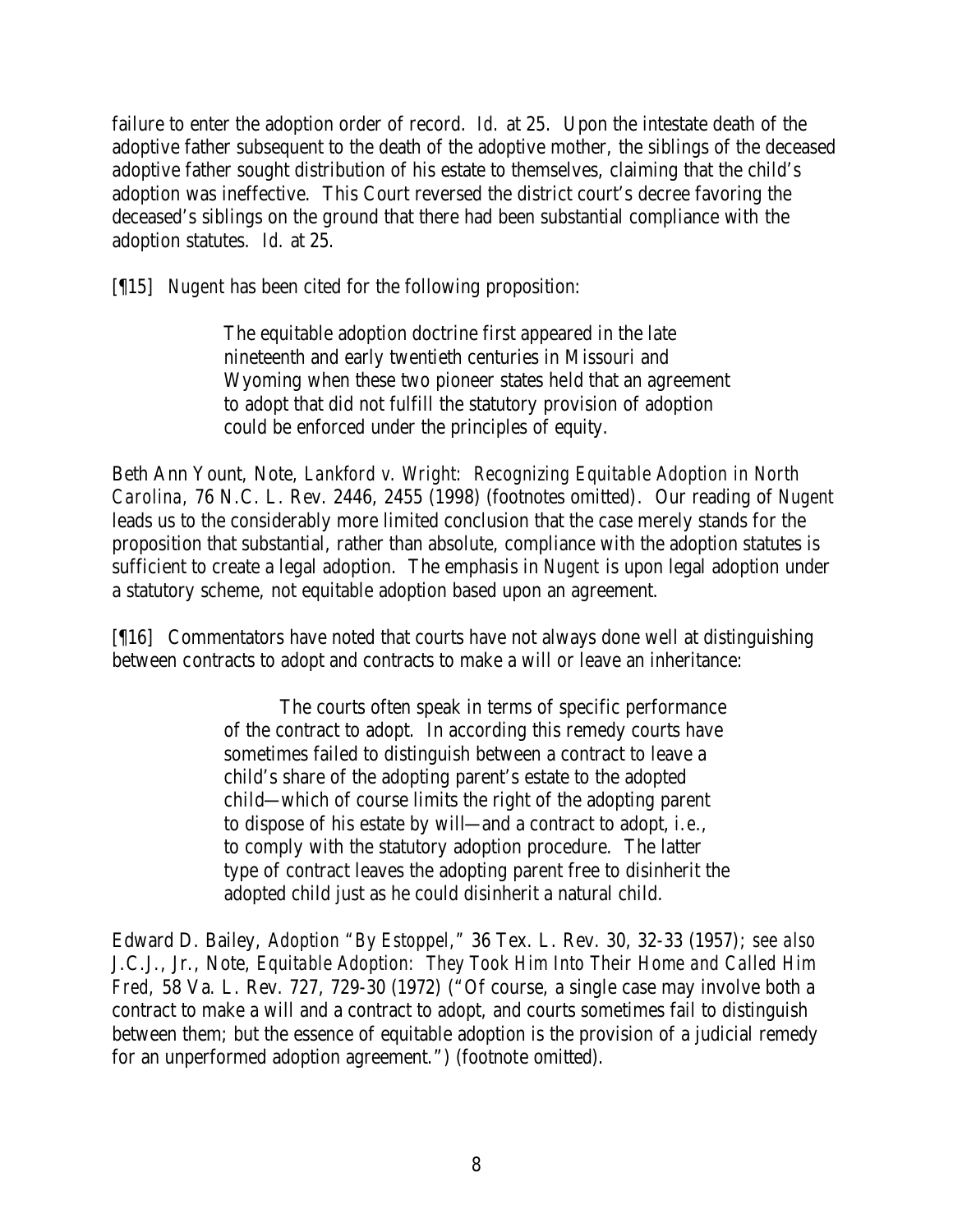[¶17] *Pangarova v. Nichols,* 419 P.2d 688 (Wyo. 1966), is just such a case, largely because the parties, long before the matter got to court, blurred the distinctions between adoption and inheritance. In *Pangarova,* a man and his wife wrote numerous letters to their adult niece in Bulgaria, offering to adopt her and to make her their heir if she would come to Casper, Wyoming, to live with them. *Id.* at 690. The niece eventually did come to Casper and moved into the home of her uncle and his new wife, his first wife having died. *Id.* And the uncle did, indeed, make a will naming his niece as the sole beneficiary of his estate. *Id.* at 690-93. Unfortunately, the niece and the new wife did not get along, the niece moved out, and the uncle drafted a new will leaving everything to his new wife. Upon the uncle's death, the niece filed an action seeking damages for breach of the contact to adopt her and to make her an heir. *Id.* at 693-94.

[¶18] The district court directed a verdict against the niece. In reversing and remanding for a new trial, this Court emphasized that the alleged contract did not deal solely with adoption, but promised that the uncle would make the niece his heir. We concluded that "[s]uch contracts are not uncommon in the case of minor children and are 'generally construed to impose upon the adoptive parent an obligation to make the child an heir, which equity will specifically enforce.'<sup>"</sup> *Id.* at 695 (*quoting R.P. Davis, Annotation*, *Specific Performance of, or Status of Child Under, Contract to Adopt Not Fully Performed,*  171 A.L.R. 1315, 1318 (1947)). This quoted language, taken from an annotation concerning enforcement of a contract to adopt, appears to be at least an indirect acceptance of the concept of equitable adoption. However, the quoted language is followed immediately in the opinion by this sentence: "Our difficulty here is that an adult is involved." *Pangarova*, 419 P.2d at 695. Thereafter, we pursued neither that general issue—adoption of an adult—nor the specific issue of equitable adoption of an adult. Instead, we cited several cases where the contract being enforced in equity was not simply a contract to adopt, but also contained a promise to make the adoptee an heir. *Id.* at 695-  $96.11$ 

[¶19] On appeal after retrial, a jury verdict in favor of the niece was affirmed. *Nichols v. Pangarova,* 443 P.2d 756 (Wyo. 1968). While reference is made in the second opinion to "a contract that decedent would adopt her and make her his heir," the concept of equitable adoption is not directly discussed. *Nichols*, 443 P.2d at 758. Instead, the discussion focuses on "a contract to devise or bequeath property," "an oral contract to make a will," and "an agreement to will property." *Id.* at 759, 761 and 762. In the final analysis, *Pangarova* is fundamentally not an equitable adoption case.

<sup>11</sup> *Hicks v. Simmons,* 271 F.2d 875, 877 (10th Cir. 1959) (oral promise to adopt and to leave adopting parents' property to adoptee); *In re Gary's Estate,* 69 Ariz. 228, 211 P.2d 815, 818 (1949) (oral promise to feed, clothe, educate, and make heir); *Foster v. Cheek,* 212 Ga. 821, 96 S.E.2d 545, 546-50 (1957) (oral promise to adopt and to make heir to inherit as natural child); *Fredrick v. Christensen,* 73 S.D. 130, 39 N.W.2d 529, 531-32 (1949) (legal adoption coupled with promise to make heir); *In re McLean's Estate,* 219 Wis. 222, 262 N.W. 707, 708 (1935) (no adoption promised, but oral promise to provide in will).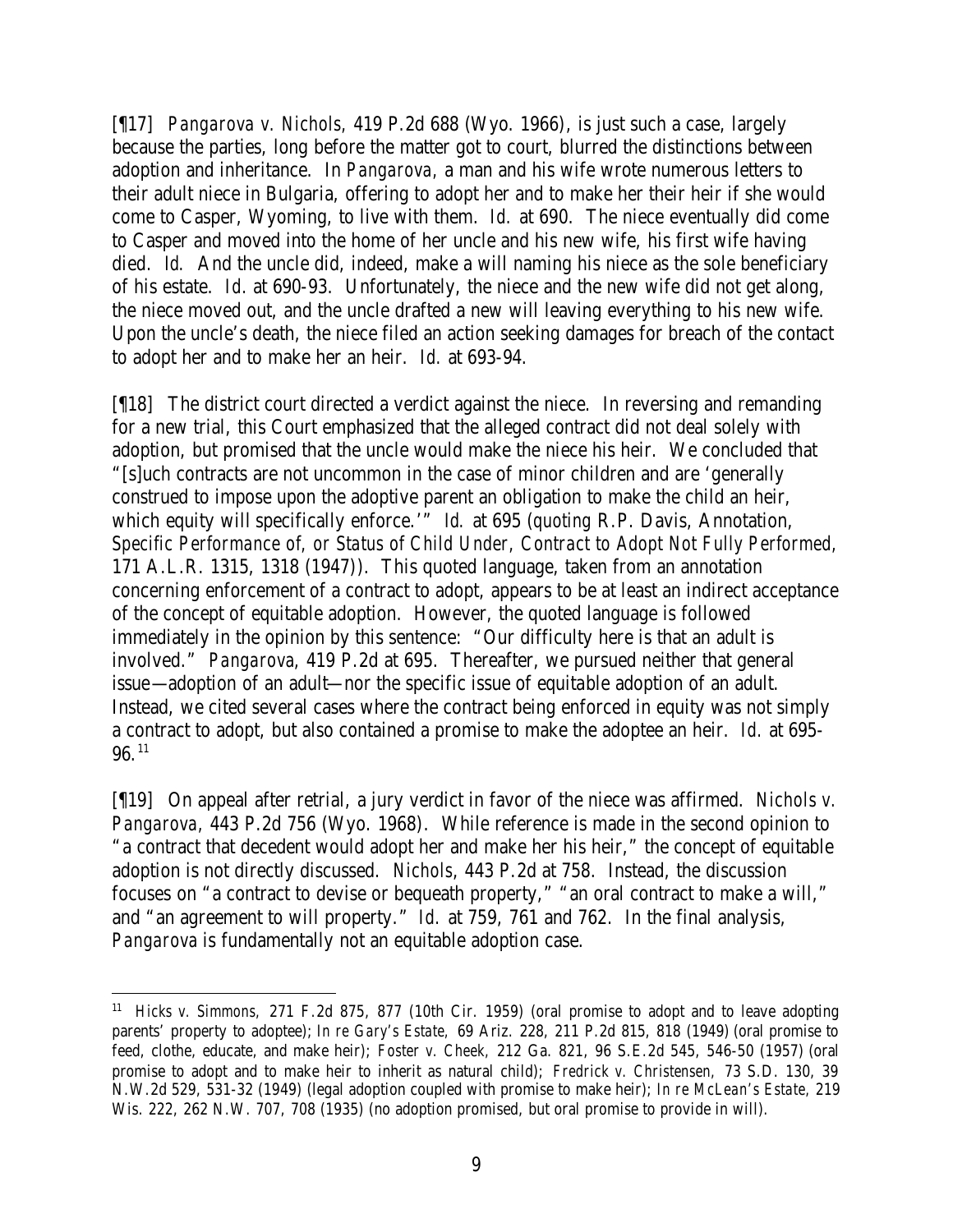[¶20] One other Wyoming case must be mentioned. We have already cited *Matter of Adoption of AMD*, 766 P.2d at 552, for the proposition that substantial compliance with the adoption statutes is required for a legal adoption to occur. The case also holds as follows:

> Adoption in Wyoming is a statutory proceeding and cannot be accomplished by private contract. It is held that: "If the relation of adoptive parent and child cannot be created by a private contract, it is equally certain that it cannot arise by estoppel."

*Id.* at 554 (*quoting* 2 Am.Jur.2d, *Adoption*, § 8 (1962)). Upon first reading, this language might appear to be an outright renunciation of the concept of equitable adoption (adoption by estoppel), but the facts and procedural status of the case indicate otherwise. The appellant had filed a petition to adopt his fiancée's two children. After the couple married, a decree was entered purporting to be a final decree of adoption. The couple soon separated, however, and the appellant filed a petition to have the adoptions vacated. He contended that the adoptions had been granted without compliance with statutory mandates.<sup>12</sup> Matter of Adoption of AMD, 766 P.2d at 551-52.

[¶21] The district court held that the appellant was estopped from contesting the validity of the adoptions because he had invoked the jurisdiction of the court, because he had failed to show material misrepresentations, and because it was in the best interests of the children that the adoption be confirmed. *Id.* at 552. This is the context in which this Court, in agreeing with the appellant, held that the legal status of adoption may only be created by statutory compliance, and that estoppel cannot be applied to avoid statutory mandates. *Id.* at 553-54. Clearly, that holding had nothing to do with the traditional concept of utilizing equitable adoption to protect a promised inheritance in an intestate estate.

[¶22] *Matter of Adoption of AMD*, like *Nugent* and *Pangarova*, left considerable doubt as to the status of equitable adoption in Wyoming. Because the instant case also fails to resemble the typical situation in which the doctrine is applied, it will have the same effect. If Neil had died intestate, Wyo. Stat. Ann. § 2-4-101(c)(i) (LexisNexis 2003) would apply and his estate would have gone "[t]o his children surviving, and the descendents of his children who are dead . . .." The "simple" question then would be whether to apply equitable adoption so that Julie would be considered Neil's child for purposes of intestate succession. But that is not the question that is being asked in this case. Neil *did* leave a will and he *did* make Julie a beneficiary. Consequently, this case is quite unlike the usual equitable adoption case because its focus is not upon enforcing specific performance of a contract. Instead, its focus is upon statutory construction.

 <sup>12</sup> The children had not lived in his home for six months, as required by Wyo. Stat. Ann. § 1-22-111(a)(iii) (W.S. 1977).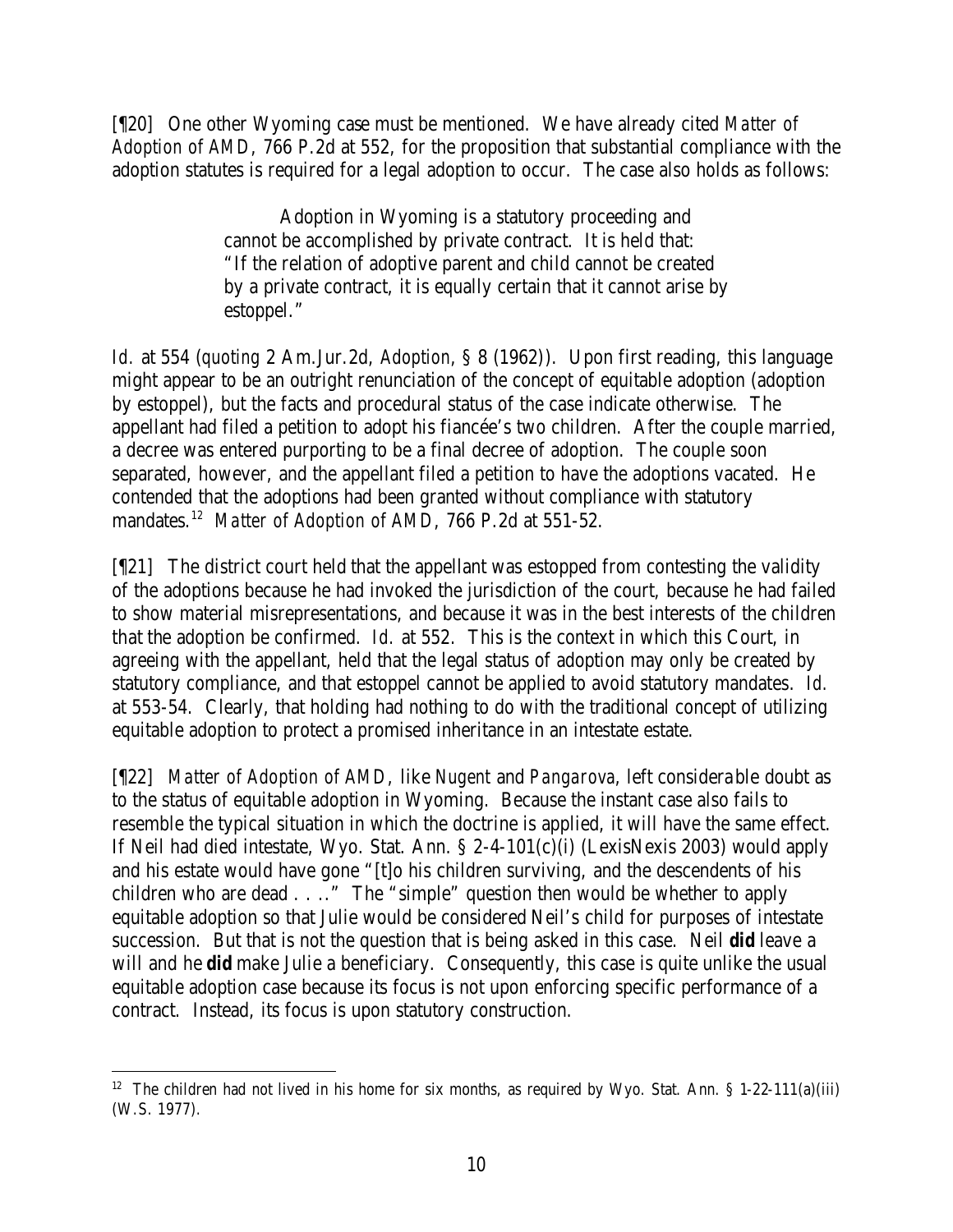[¶23] Neither party presented this case below as a question of statutory construction, so the district court made no findings and reached no conclusions in that regard. However, "[i]f the evidence in the record supports the summary judgment granted by the district court on any legal basis . . . we will affirm." *Grose v. Sauvageau,* 942 P.2d 398, 402 (Wyo. 1997). Because the inter-related issues of adoption and the distribution of decedents' estates are purely statutory, we must apply our standard rules of statutory construction to the questions before us.<sup>13</sup> We recently reiterated those rules at length:

> "This court interprets statutes by giving effect to the legislature's intent. . . . We begin by making an inquiry relating to the ordinary and obvious meaning of the words employed according to their arrangement and connection. . . . We give effect to every word, clause, and sentence and construe together all components of a statute *in pari materia*. . . . Statutory interpretation is a question of law. . . . We review questions of law de novo without affording deference to the district court's decision."

*Worcester v. State*, 2001 WY 82, ¶ 13, 30 P.3d 47, 52 (Wyo.2001). If a statute is clear and unambiguous, we simply give effect to its plain meaning. . . . Only when we find a statute to be ambiguous do we resort to the general principles of statutory construction. . . . An ambiguous statute is one whose meaning is uncertain because it is susceptible to more than one interpretation. . . .

> "It is a basic rule of statutory construction that courts may try to determine legislative intent by considering the type of statute being interpreted and what the legislature intended by the language used, viewed in light of the objects and purposes to be accomplished. . . . Furthermore, when we are confronted with two possible but conflicting conclusions, we will choose the one most logically designed to cure the mischief or inequity that the legislature was attempting to accomplish."

*In re Collicott*, 2001 WY 35, ¶ 9, 20 P.3d 1077, 1080 (Wyo.2001). We presume that statutes are enacted by the

<sup>13</sup> The adoption statutes and the probate code must be read together to determine legislative intent. *In re Cadwell's Estate,* 26 Wyo. 412, 186 P. 499, 500 (1920).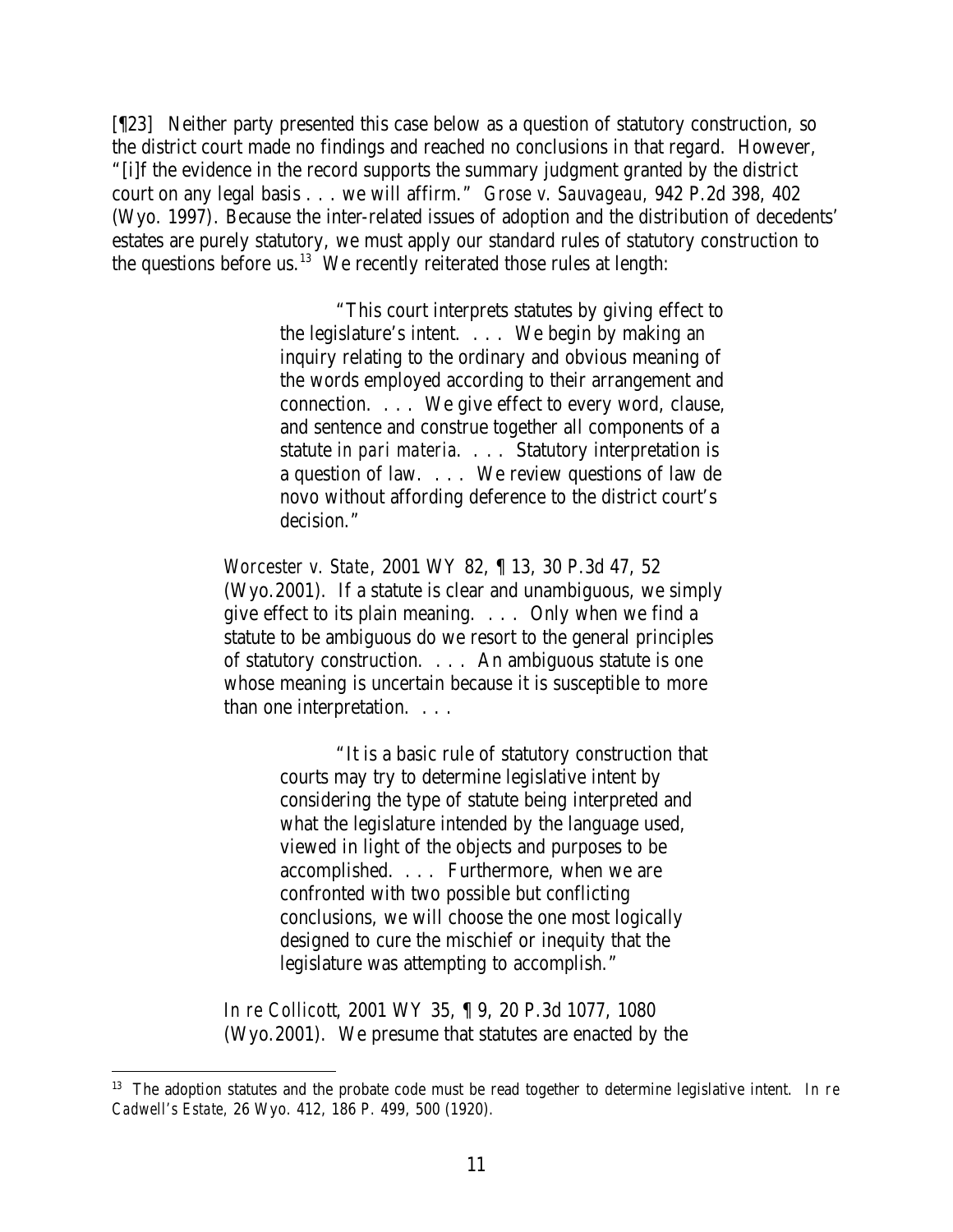legislature with full knowledge of existing law, so we construe statutes in harmony with existing law, particularly other statutes relating to the same subject or having the same purpose. . . .

Statutes must be construed so that no portion is rendered meaningless. . . . Interpretation should not produce an absurd result. . . . We are guided by the full text of the statute, paying attention to its internal structure and the functional relation between the parts and the whole. . . . Each word of a statute is to be afforded meaning, with none rendered superfluous. . . . Further, the meaning afforded to a word should be that word's standard popular meaning unless another meaning is clearly intended. . . . If the meaning of a word is unclear, it should be afforded the meaning that best accomplishes the statute's purpose. . . . We presume that the legislature acts intentionally when it uses particular language in one statute, but not in another. . . . If two sections of legislation appear to conflict, they should be given a reading that gives them both effect.

*Rodriguez v. Casey,* 2002 WY 111, ¶¶ 9-10, 50 P.3d 323, 326-27 (Wyo. 2002). In addition, it is a well-known principle of law that courts are not free to legislate. The first rule of statutory construction is that legislative intent, not a court's perception of fairness, controls. *State Dept. of Revenue and Taxation v. Pacificorp*, 872 P.2d 1163, 1166 (Wyo. 1994); *Olheiser v. State ex rel. Wyoming Workers' Compensation Div.*, 866 P.2d 768, 770 (Wyo. 1994). It is not the court's prerogative to usurp the power of the legislature by deciding what should have been said. *Barber v. State Highway Commission,* 80 Wyo. 340, 342 P.2d 723, 725 (1959). The courts must follow, and cannot extend, statutory definitions. *State v. Weeden,* 17 Wyo. 418, 100 P. 114, 115 (1909). For over a century, Wyoming courts have recognized that it is their duty only to interpret and declare what the law is, not to be responsible for its defects. *Hamilton v. Territory of Wyoming,* 1 Wyo. 131, 135 (1873). And of specific importance to the instant case is the precept that exceptions not made by the legislature in a statute cannot be read into it. *State ex rel. Peterson v. Ellsworth,* 59 Wyo. 288, 139 P.2d 744, 748 (1943). Courts should be particularly chary of applying equity to negate statutory intent. Equity "arose in response to the restrictive and inflexible rules of the common law, and not as a means of avoiding legislation that courts deemed unwise or inadequate." *Lankford,* 489 S.E.2d at 608 (Mitchell, C.J., dissenting).

> A court of equity has no more right than has a court of law to act on its own notion of what is right in a particular case; it must be guided by the established rules and precedents.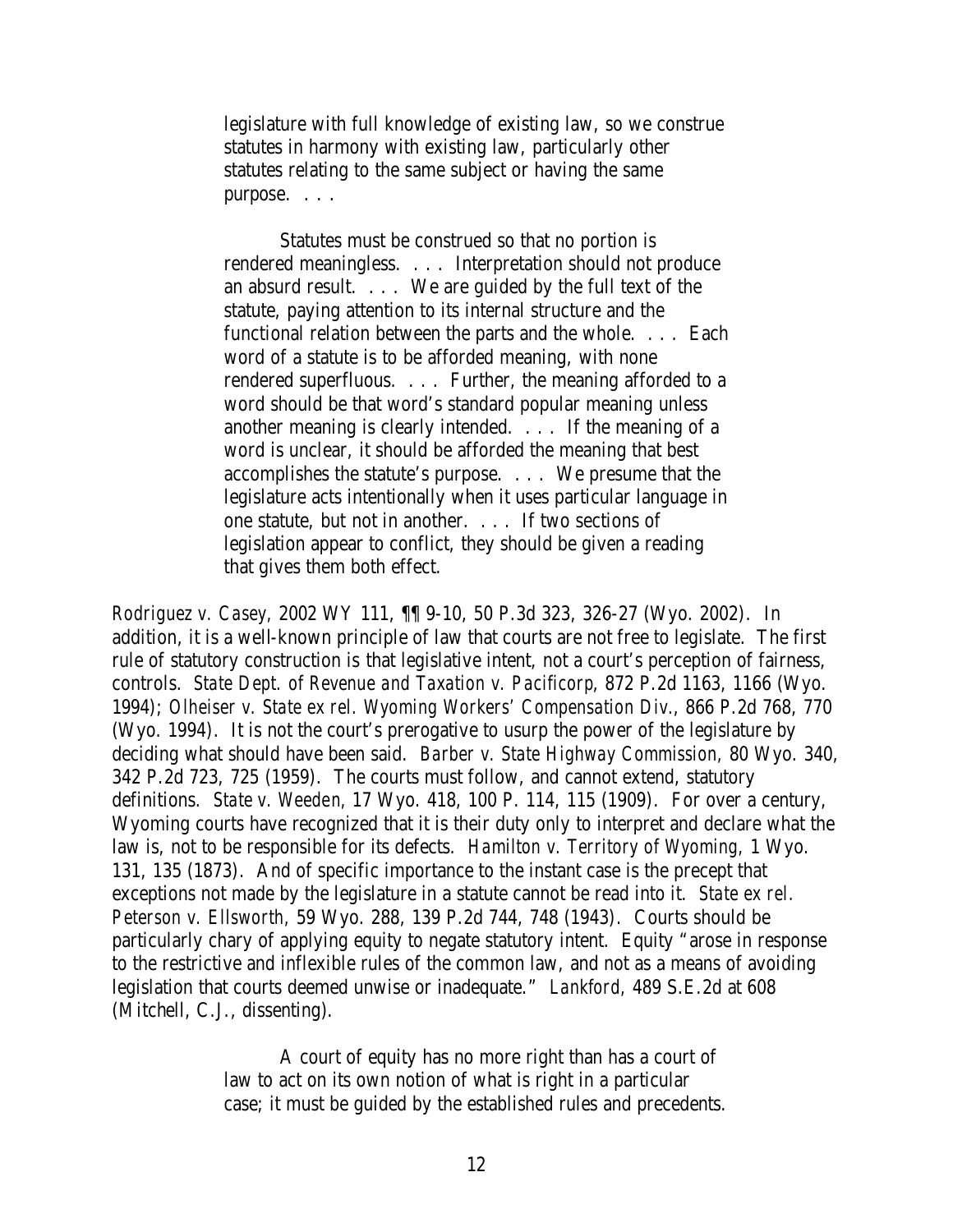Where rights are defined and established by existing legal principles, they may not be changed or unsettled in equity. A court of equity is thus bound by any explicit statute or directly applicable rule of law, regardless of its views of the equities.

*Id.* (*quoting* 27A Am.Jur.2d, *Equity* § 109 (1994)).

[¶24] Kim and Kirk oversimplify the task presented to this Court. They argue, correctly, that the question is whether their mother should be considered Neil's adopted daughter for purposes of the anti-lapse statute. But they incorrectly characterize that statute as allowing the "children" of a predeceased "family member" to take the share of an estate that was bequeathed to the deceased family member under a will, but denying such treatment to "non-family members." If that were the question, we would only have to determine whether Julie was a "family member." But the statutory construct is much more complex than that.

[¶25] Neil left the residuary portion of his estate to Julie, Neil J., and Charles. Julie died before Neil did. As applied to the facts of this case, Wyo. Stat. Ann. § 2-6-107(b) provides that, if Julie's residuary devise lapsed, then the entire residue is to be divided equally between Neil J. and Charles. Whether or not the devise to Julie lapsed depends on Wyo. Stat. Ann. § 2-6-106, which provides, in effect, that if Julie is a lineal descendent of Neil's grandparent, the residuary devise to her did not lapse, and her share will go to Kim and Kirk. The question is whether the legislature intended that result.

[¶26] The phrase "lineal descendent" is not defined in the statute. The word "lineal" connotes "a direct blood relative," and "lineal descent" indicates "[d]escent in a direct or straight line, as from father or grandfather to son or grandson." *Black's Law Dictionary*  456, 941 (7th ed. 1999). "Lineal descent" is contrasted with "collateral descent," which refers to "descent in a collateral or oblique line, from brother to brother or cousin to cousin." *Id.* at 456. "With collateral descent, the donor and donee are related through a common ancestor." *Id.*

[¶27] The problem in the instant case, of course, is not that Julie was Neil's collateral relative. The problem is that Julie was not the lineal descendent of Neil's grandparent either biologically or by legal adoption. Legislative intent is certainly clear that, had Julie been adopted, she would be considered Neil's child, and would then be a lineal descendent under the statutes. Wyo. Stat. Ann. § 1-22-114(b) (LexisNexis 2003). But, on its face, the anti-lapse statute just as clearly makes no provision for step-children or other persons who have not been legally adopted. And in that regard, the words of the statute are not ambiguous. A lineal descendent is a lineal descendent. We cannot create an ambiguity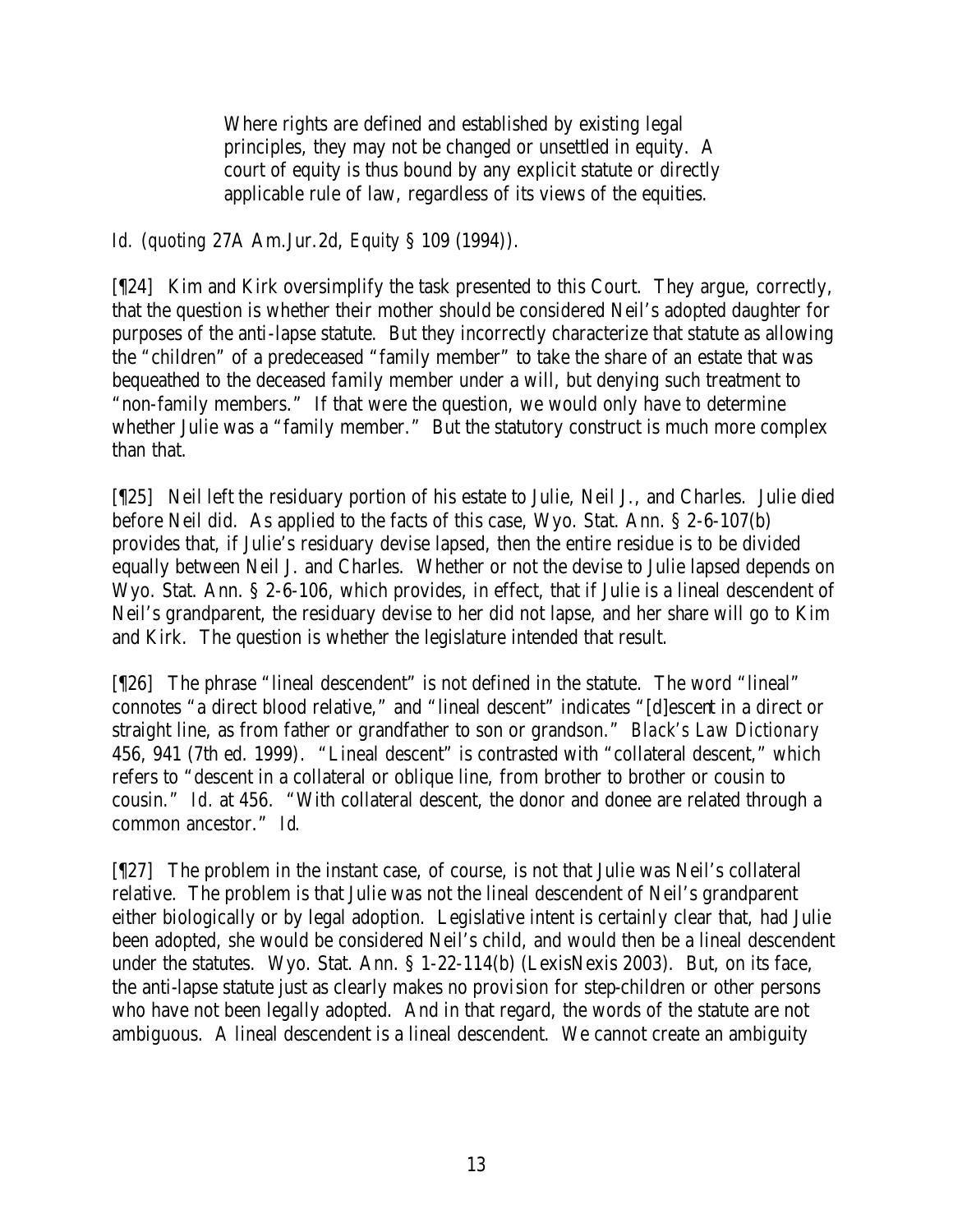within the statute by asking whether we should apply an equitable doctrine to broaden the class of persons identified by the statute. $^{14}$ 

[¶28] The primary function of equitable adoption is to enforce a child's right to inherit from someone who promised, but failed, to adopt that child, and then died intestate. Because the putative adoptive parent died without a will, there was neither a testamentary inheritance nor a testamentary disinheritance, either of which was an available option for the decedent (unless there was also a specific promise to make a will or leave an inheritance). Equitable adoption is used to fill that intent "gap" by allowing the child to inherit as if she had been adopted. Where a will has been made, however, there is no gap to be filled. We know the decedent's intent from the terms of the will. In the instant case, we do not need equitable adoption to enforce Neil's intent to leave a portion of his estate to Julie—Neil did that himself in his will.<sup>15</sup>

[¶29] This case serves as a good example of why the doctrine of equitable adoption should not be applied to testate estates—the result may negate both legislative and testamentary intent.<sup>16</sup> The specific facts of this case also raise another consideration: when the child seeking recognition of adoptive status is a step-child brought into the home by the marriage of her mother to the putative adoptive father, the inference does not necessarily follow that there was a promise to adopt. A court may infer such a promise in cases where biological parents relinquish their child to others. The same inference may not be appropriate, however, when a mother brings her child into the home of her new husband. In that situation, there may be an equal inference that the father-child or stepfather-stepchild relationship merely arose out of the domestic status of the parties. J.C.J., Jr., Note, *supra*, 58 Va. L. Rev. at 737-38; George A. Locke, Annotation, *Modern Status of Law as to Equitable Adoption or Adoption by Estoppel*, 97 A.L.R.3d 347, § 26 at 65-67 (June 2003 Supp.). *See also, Rebecca C.* Bell, *supra*, XXIX Stetson L. Rev. at 430 and George C. Sims, Comment, *Adoption by Estoppel: History and Effect*, XV Baylor L. Rev. 162, 168-69 (1963).

> As for the stepparent-stepchild relationship in this case, that relationship calls for particular circumspection before recognizing an equitable adoption. Courts have seldom applied the doctrine of equitable adoption or its equivalents to treat a stepparent as an adoptive parent. . . . One reason is the

 <sup>14</sup> That was the point of Chief Justice Mitchell's dissent in *Lankford*, 489 S.E.2d at 608.

<sup>&</sup>lt;sup>15</sup> Alternatively, what Kim and Kirk are asking this Court to do is to presume that Neil made his will in ignorance of the adoption statute and in ignorance of the anti-lapse statute, and that he actually intended a result opposite from the statutory results. There is no evidence to support that theory.

<sup>&</sup>lt;sup>16</sup> We are not herein determining whether equitable adoption may be applied in an intestate setting. Wyo. Stat. Ann. § 2-1-102(b) (LexisNexis 2003) allows for the appropriate exercise of equity in a probate case: "Unless displaced by the particular provisions of this code, the principles of law and equity supplement the code provisions." *See Calista Corp.,* 564 P.2d at 61 n.18.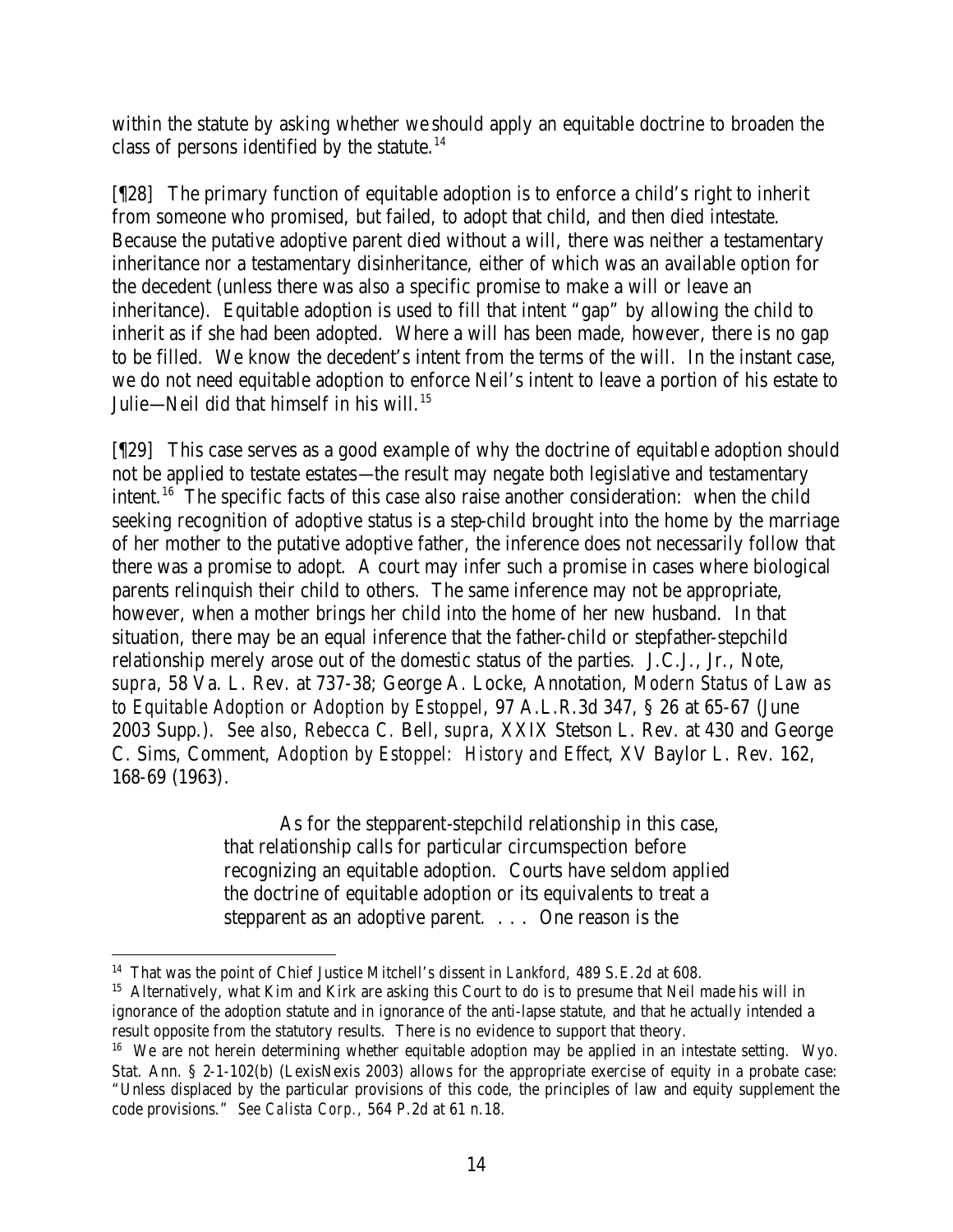appreciation that it is in the public interest for stepparents to be generous and loving with their stepchildren. Such conduct could be discouraged if a consequence of such kindness toward a stepchild would be the imposition on the stepparent of the legal incidents of parenthood, such as a duty to provide child support after divorce or a reallocation of the stepparent's estate after death.

*Otero v. City of Albuquerque,* 965 P.2d 354, 362 (N.M.App. 1998).

[¶30] Finally, although it is part of the probate code chapter dealing with intestate succession, Wyo. Stat. Ann. § 2-4-104 (LexisNexis 2003) should also be considered when determining the intent of the legislature as to the inheritance rights of children who have not been legally adopted: "Persons of the half-blood inherit the same share they would inherit if they were of the whole blood, but stepchildren and foster children and their descendents do not inherit."

# **TESTAMENTARY INTENT**

[¶31] In their second issue, Kim and Kirk contend that the district court erred in concluding that Neil's will did not evidence an intention that their mother's share of his estate should go to them. They argue that, even if the anti-lapse statute does not preserve the devise to her, this Court should give effect to Neil's intention, as provided by Wyo. Stat. Ann. § 2-6-105 (LexisNexis 2003):

> The intention of a testator as expressed in his will controls the legal effect of his dispositions. The rules of construction expressed in the succeeding sections of this article apply unless a contrary intention is indicated by the will.

We note that Wyo. Stat. Ann. § 2-1-102(a)(ii) (LexisNexis 2003) also emphasizes the importance of testamentary intent:

> (a) This code shall be liberally construed and applied, to promote the following purposes and policies to:

> > . . .

(ii) Discover and make effective the intent of a decedent in distribution of his property[.]

[¶32] Before we address the parties' arguments as to testamentary intent, we will briefly review our standards for the construction of wills. Consistent with the above statutory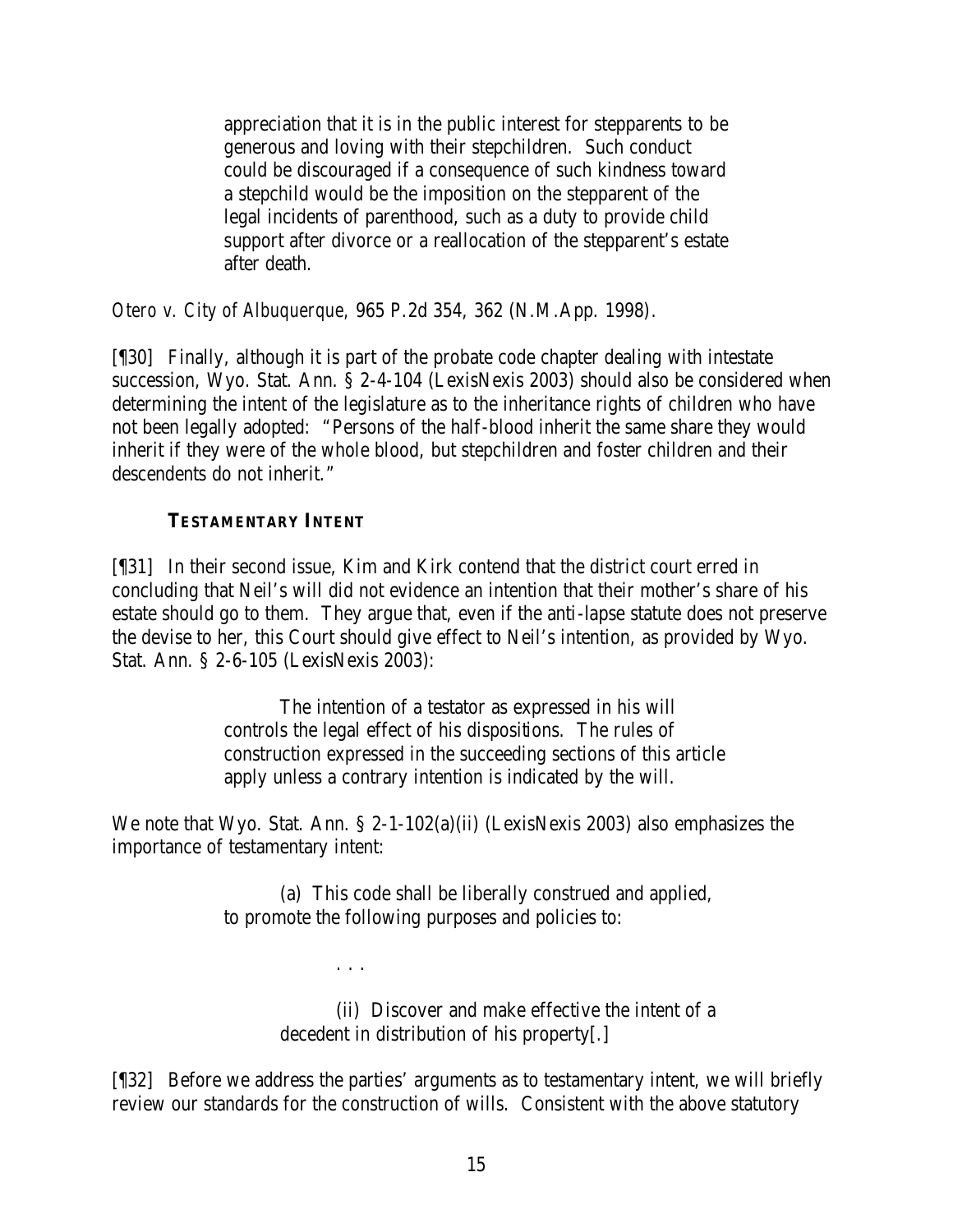directives, "the intention of the testator must govern." *Hammer v. Atchison,* 536 P.2d 151, 155 (Wyo. 1975). Furthermore, the intent of the testator must be ascertained solely from the meaning of the words used in the will. *Churchfield v. First Nat. Bank of Sheridan,* 418 P.2d 1001, 1003 (Wyo. 1966); *In re Boyd's Estate,* 366 P.2d 336, 337 (Wyo. 1961). Where the will is clear and unambiguous, the court may not read into a will something the testator did not place there. *Dainton v. Watson,* 658 P.2d 79, 81 (Wyo. 1983); *Kortz v. American Nat. Bank of Cheyenne,* 571 P.2d 985, 987 (Wyo. 1977). The courts will not supply words for the testator. *In re Lendecke's Estate,* 329 P.2d 819, 822 (Wyo. 1958). Wyo. Stat. Ann. § 2-6-112 (LexisNexis 2003), which requires wills to be in writing, precludes ascribing to a testator any intention not expressed in the instrument itself. *Churchfield,* 418 P.2d at 1003; *In re Boyd's Estate,* 366 P.2d at 337.

[¶33] In granting summary judgment to Neil J. and Charles on this issue, the district court made the following findings:

> The Last Will and Testament of Neil Adam Seader is clear and unambiguous. Based on the clear and unambiguous language of the Last Will and Testament there is no indication that it was the decedent's intention to have Ms. Schroeder's children inherit the share Ms. Schroeder would have inherited had she survived the decedent. To the contrary, such a provision is nowhere to be found within the Last Will and Testament.

[¶34] The argument of Kim and Kirk that Neil intended for them to take their mother's share of his estate is contained in one paragraph of their appellate brief:

> Under the will, Neil Adam Seader left the residue of his estate to three individuals. The will does not identify the relationship of any of these individuals to the testator and the testator made no distinction between them in the residuary clause. This evidences an intention that these three individuals be treated identically under the residuary clause. In the specific bequest clause, the testator left his coins to the same three individuals equally, "share and share alike." Again, evidence of an intention that these three be treated equally. Finally, in the specific bequest clause, Julie Schroeder is given a Thomas Organ but the decedent's two biological sons are given nothing additional. If this adds anything to the testator's intentions about Julie Schroeder, it is that she should be given preference over the biological sons—certainly not treated worse.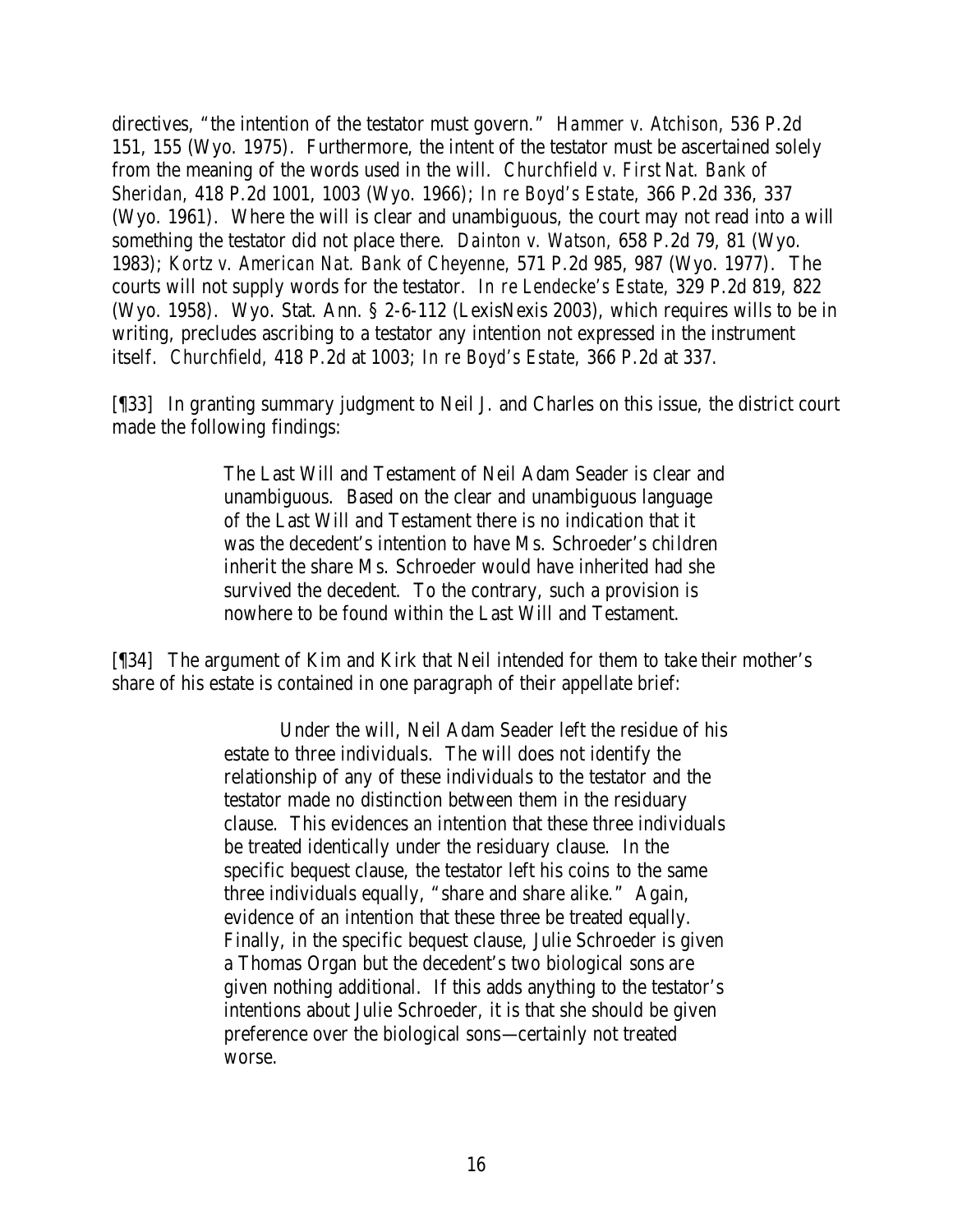[¶35] The specific provisions of the will upon which this argument is based read as follows:

> SECOND: (SPECIFIC BEQUESTS) I make the following specific bequests: (1) my Thomas Organ to Julie Schroeder; (2) the sum of \$500.00 to Ronald Bathrick. Also, (3) my coins in the safe deposit box to be divided equally among Charles Lee Seader, Neil J. Seader and Julie L. Schroeder, share and share alike.

THIRD: All the rest, residue and remainder of my property, of every nature and description, real, personal or mixed, wheresoever the same may be situate, and whether acquired before or after the execution of this Last Will and Testament, and including is [sic] such rest, residue and remainder, any property over which at the time of my death I shall have the power of testamentary disposition, is directed to be sold and I give, bequeath and devise the proceeds to [be] divided to:

| Neil J. Seader | <b>Charles Lee Seader</b> | Julie L. Schroeder |
|----------------|---------------------------|--------------------|
| [Address]      | [Address]                 | [Address]          |

[¶36] We agree with the district court that these provisions are clear and unambiguous and that they simply do not contain any hint of an intention on Neil's behalf that the bequest and devise to Julie should be exempt from the anti-lapse statute. The will does not even refer to Julie as "my child" or to Julie, Neil J., and Charles as "my children." There is nothing within the language of the will from which we can infer that Julie was intended to be considered a "lineal descendent." It must be remembered that we cannot create an ambiguity within the will by application of the knowledge that Neil did not adopt Julie or by the assertions of others that he had allegedly previously intended to adopt her.

[¶37] Even if we were to accept the contention that, at the time of his marriage to Julie's mother, Neil agreed to adopt Julie, that adds nothing to our assessment of Neil's testamentary intent. An adopted child, like a natural child, could have been left out of the will altogether. We would have to speculate to conclude that, because Neil included Julie in his will, he meant for the gifts to her to pass to her children if she predeceased him. Such speculation is simply not justified; the terms of the will and the statutory provisions are equally unambiguous.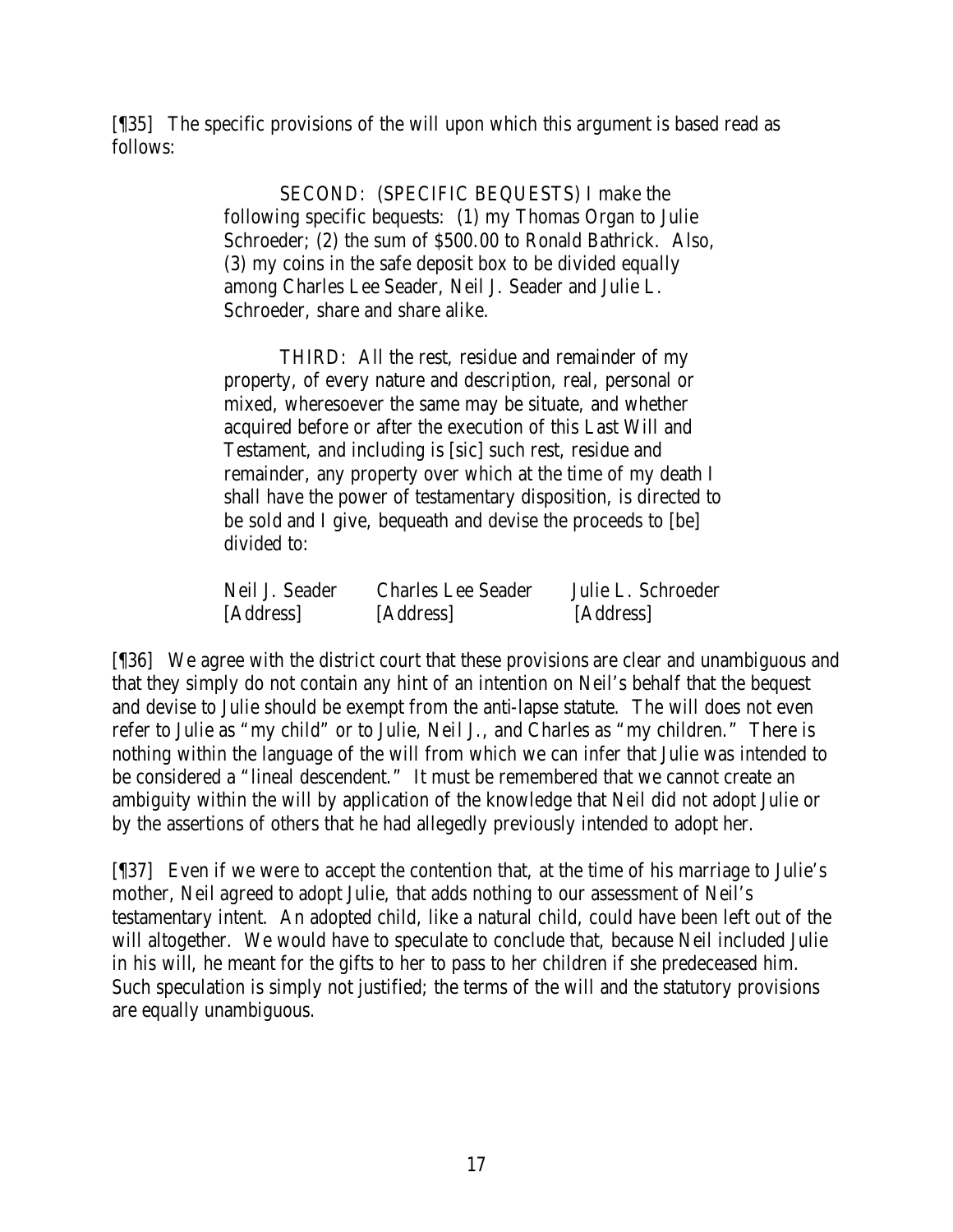### **CONCLUSION**

[¶38] We decline to apply the doctrine of equitable adoption to affect the distribution of a testate estate. Equity should not be available to countermand clear legislative mandates. Adoption and probate are both statutory procedures, with formalities designed to ensure certainty. Where neither the applicable statutes nor the last will and testament are ambiguous, neither legislative intent nor testamentary intent depend upon resort to equity. Furthermore, there is no language within the unambiguous Last Will and Testament of Neil Adam Seader from which we can discern an intent that the provisions of Wyo. Stat. Ann. §§ 2-6-106 and 2-6-107 not apply to the testamentary gift to Julie L. Schroeder.

[¶39] The district court's Order Granting Summary Judgment and Order Approving Accounting, and Decree of Distribution are affirmed.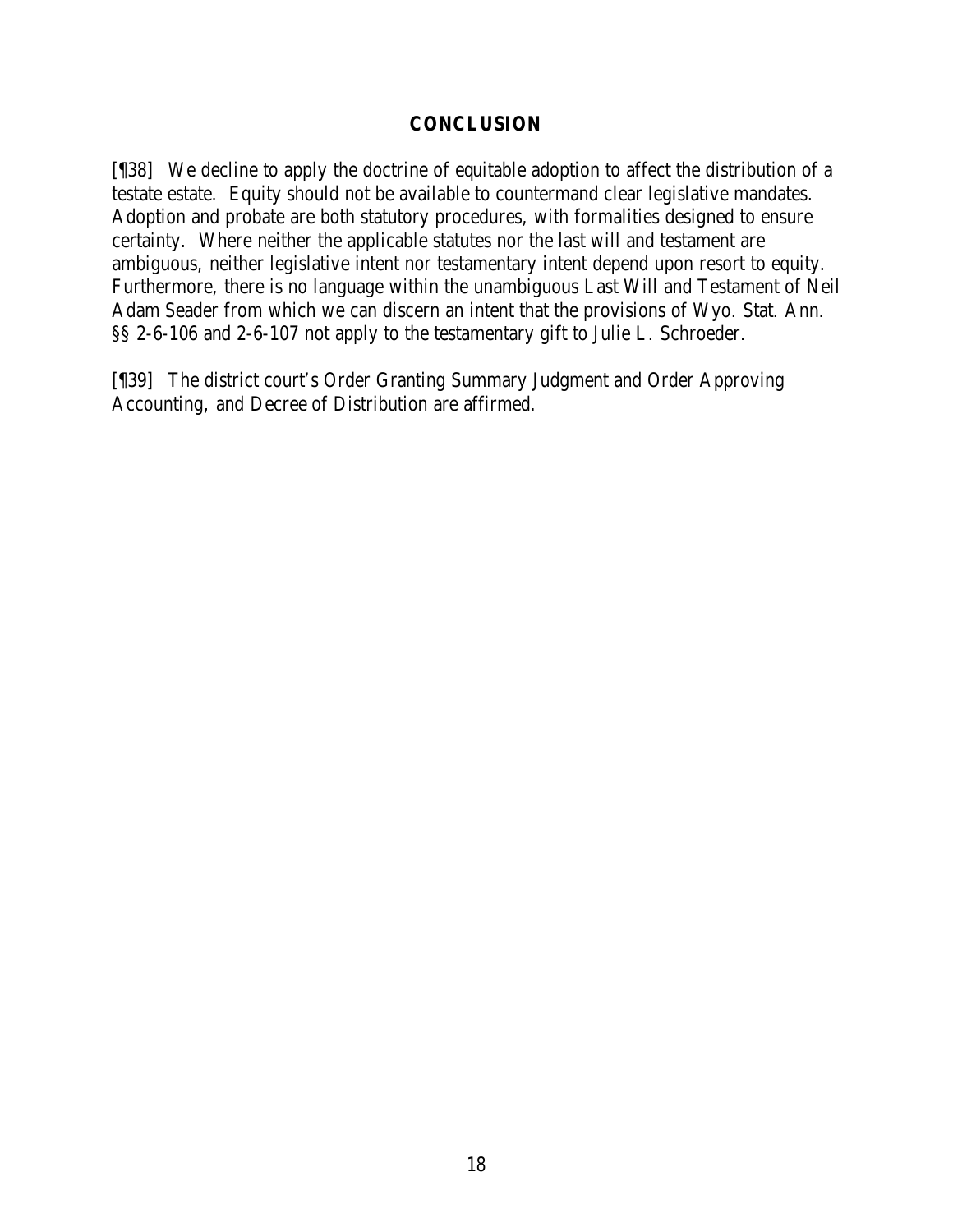# GOLDEN, J., dissenting, with whom HILL, C.J., joins.

[¶40] Because I believe there is room for equity under the unique facts of this case, I dissent. With regards to the first issue, the application of the principles of equity to these facts, I disagree with the reasoning of the majority opinion. The Wyoming Probate Code specifically provides that principles of equity should be applied to supplement Code provisions to the extent the equitable principles do not directly contradict express probate provisions. Wyo. Stat. Ann. § 2-1-102(b) (LexisNexis 2003). The majority opinion finds such an express contradiction where I believe none exists. The majority opinion relies heavily on a dissent in a North Carolina intestate succession case to support its reasoning, *Lankford v. Wright*, 489 S.E.2d 604, 607 (N.C. 1997). In *Lankford*, the North Carolina Supreme Court recognized and applied the doctrine of equitable adoption under a more standard set of facts, ultimately allowing a woman to inherit from the intestate estate of a woman who had held her out as her child. *Id.* at 606-07.

[¶41] The dissent in the North Carolina case was based upon a statute that is substantially different from Wyoming's statutes. The North Carolina statute, included in the provisions governing intestate succession, provided that a person **adopted in accordance with the adoption statutes** is entitled by succession to any property by, through and from his adoptive parents.<sup>17</sup> The dissent argued that the statute evinced a legislative policy decision that **only** those children legally adopted could inherit. *Id.* at 608. Continuing this line of reasoning, the dissent interpreted the statute as a legislative mandate precluding the application of equitable adoption by courts for purposes of intestate succession.

[¶42] The majority in *Lankford* refused to accept the reasoning of the dissent, stating:

[W]e again note that an overwhelming majority of states that have addressed the question have recognized and applied the doctrine [of equitable adoption]. More importantly, it is the unique role of the courts to fashion equitable remedies to protect and promote the principles of equity such as those at issue in this case. We are convinced that acting in an equitable manner in this case does not interfere with the legislative scheme for adoption, contrary to the assertions of the dissent. Recognition of the doctrine of equitable adoption does not create a legal adoption, and therefore does not impair the statutory procedures for adoption.

  $17$  N.C. Gen. Stat. § 29-17 (2001). Succession by, through and from adopted children (a) A child, adopted in accordance with Chapter 48 of the General Statutes or in accordance with the applicable law of any other jurisdiction, and the heirs of such child, are entitled by succession to any property by, through and from his adoptive parents and their heirs the same as if he were the natural legitimate child of the adoptive parents.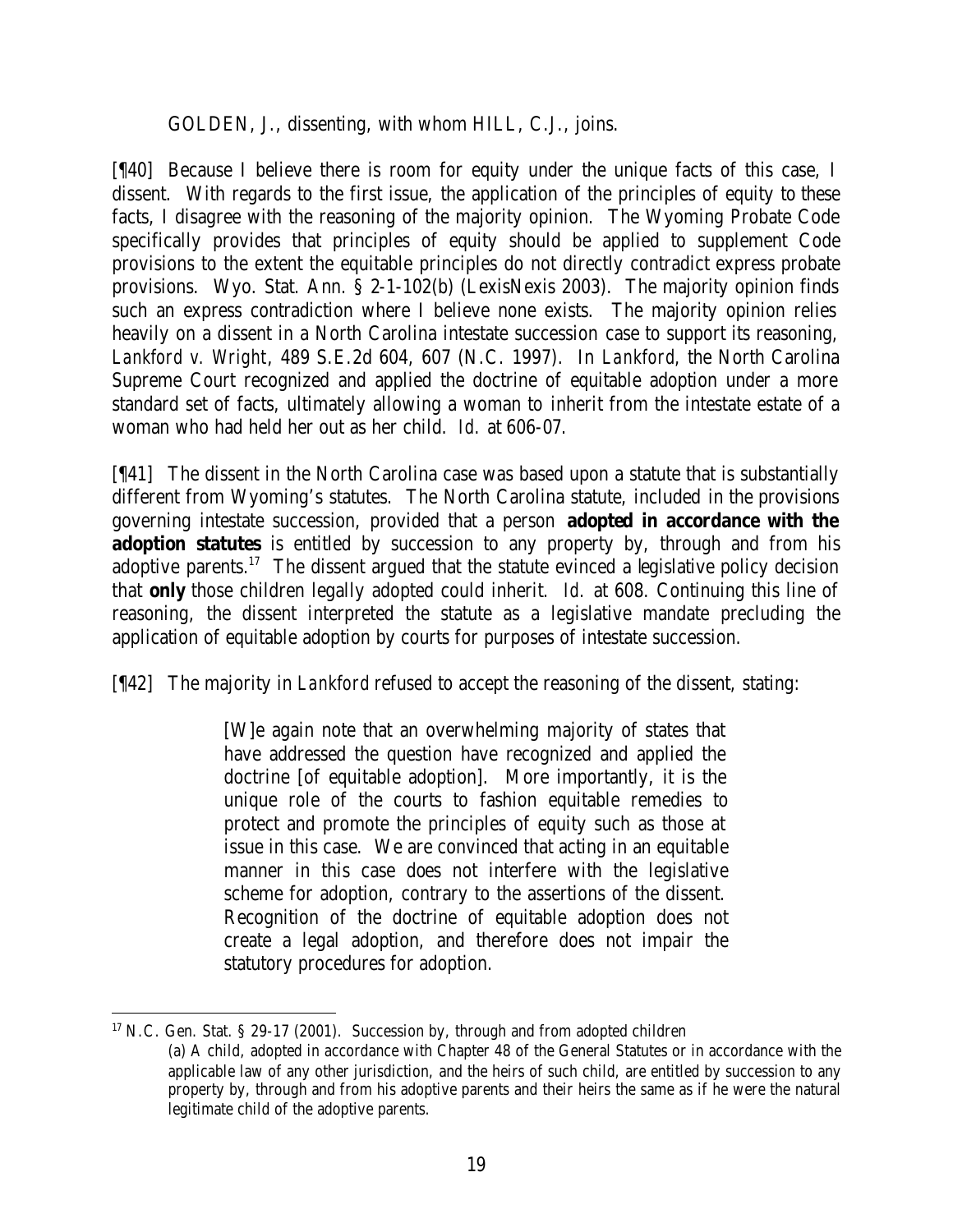*Lankford*, 489 S.E.2d at 607. I believe that the majority in *Lankford* has the better argument, especially concerning the role of equity and the courts. Equity is always available, and indeed is intended, to fill gaps in compliment with the law, whether common law or statutory law.

> Equity follows the law except in those matters which entitle the party to equitable relief, although the strict rule of law be to the contrary. It is at this point that their paths diverge. As the archer bends his bow that he may send the arrow straight to the mark, so equity bends the letter of the law to accomplish the object of its enactment.

*Holloway v. Jones*, 246 S.W. 587, 591 (Mo. 1922). A reading of the Wyoming Probate Code as a whole reveals that the legislature intends and expects Wyoming courts to apply equity when necessary to "discover and make effective the intent of a decedent in distribution of his property." § 2-1-102(a)(ii).

[¶43] Thus, equity may be applied when necessary unless prohibited by an express probate provision. The majority opinion finds such an express prohibition in the anti-lapse statute. To save a bequest from lapsing, the anti-lapse statute requires the deceased devisee be a lineal descendant. The majority opinion claims that the term "lineal descendant" is unambiguous and this Court cannot apply equity to "broaden the class of persons identified by the statute." "Lineal descendant" means no more, or less, than in a direct line, *e.g*. a child or grandchild. The definition of "child" remains to be supplied. In *In re Cadwell's Estate*, this Court quoted with approval a definition of "lineal descendant" that included "an adopted child." 26 Wyo. 412, 419-20, 186 P. 499, 501 (Wyo. 1920). "Child" is defined by Wyo. Stat. Ann. § 2-1-301(v) (LexisNexis 2003) as including "an adopted child." No definition expressly states, or even implies, that the definition of "adopted child" is limited to a legally adopted child, to the exclusion of an equitably adopted child. As such, I see no direct conflict in reading "equitably adopted child" into the definition of lineal descendant.

[¶44] Which brings me back to the initial enquiry – should equity be applied to these facts? I would approach the question in a slightly different manner. Certainly this case does not present the standard set of facts for the application of equitable adoption. Because Neil died testate, equitable adoption in the traditional sense does not apply. The Wyoming Probate Code clearly directs that "[t]he intention of a testator as expressed in his will controls the legal effect of his dispositions." Wyo. Stat. Ann. § 2-6-105 (LexisNexis 2003). Thus, the critical inquiry is Neil's intentions as expressed in his will.

[¶45] In determining the intent of a testator, it is important to note that the Wyoming Probate Code is set up as an "opt out" code. In other words, the provisions of the probate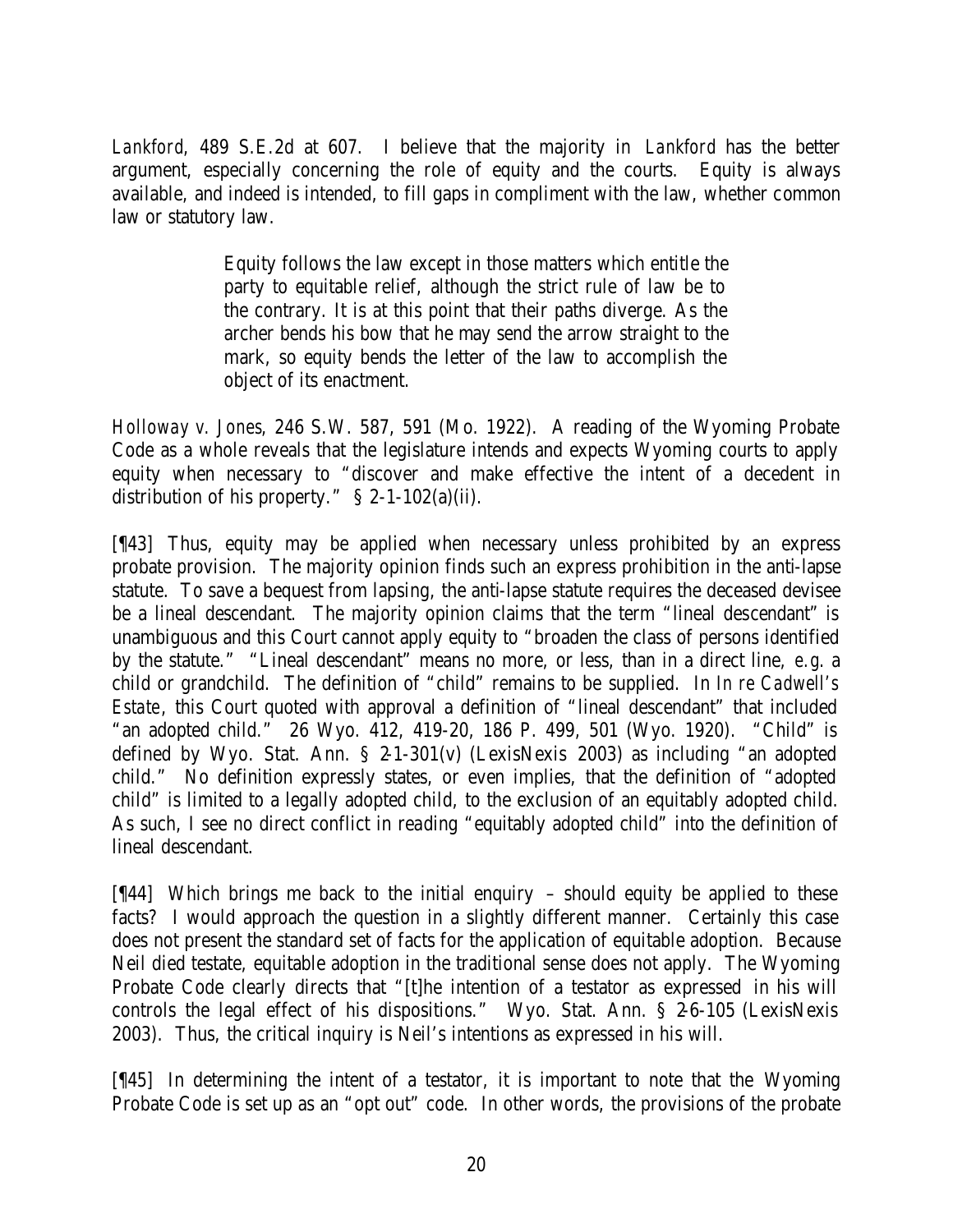code apply unless the testator evinces a contrary intention in the will. Thus, the anti-lapse statute automatically applies unless the testator indicates otherwise in his will. In this case, Neil's will provides no indication that he did not want the anti-lapse statute to apply. Thus, Neil's intent is for the anti-lapse statute to apply. There is no question that if one or both of the biological sons had predeceased their father, their heirs would have taken "in place" of the deceased devisee.

[¶46] It is critical to note that the anti-lapse statute is not a statute of devise, but rather only limits the conditions upon which an inheritance will lapse. The inheritance does not lapse if it is made to a lineal descendent. If made to a lineal descendant, the "issue of the deceased devisee take in place of the deceased devisee." Wyo. Stat. Ann. § 2-6-106 (LexisNexis 2003). Thus, Kim and Kirk are not attempting to inherit in their own name or in their own right; they will only take in the place of Julie. It is still Julie's inheritance that is at stake.

[¶47] Neil's will clearly indicated that he did want Julie to receive an inheritance from him. The question is: did he want her to receive the inheritance as his daughter or as a non-relative? The majority opinion decides the issue against Julie based upon the lack of any express language in the will referring to Julie as his daughter. I believe this oversimplifies the process. Neil never clarified anyone's status in his will. I believe this lack of clarification renders the terms of the will ambiguous.

[¶48] "[T]the construction of the will is to be resolved by determining the intent of deceased as such appears from a full and complete consideration of the entire will when read in the light of the surrounding circumstances." *Douglas v. Newell*, 719 P.2d 971, 973 (Wyo. 1986). The circumstances in this case indicate that Neil consistently treated and referred to Julie as his daughter. Julie was his wife's daughter. When Julie's mother died, she left her entire estate to Neil, leaving nothing to Julie. Then Neil executed his will, treating all three children equally in at least two provisions of the will, including the residuary clause. I believe the family context creates a strong implication that Neil considered Julie his daughter, thus creating an ambiguity in his will requiring extrinsic evidence to resolve his true intent.

[¶49] The complication in this case is that, even if Neil intended Julie to take as his daughter, Julie was never legally adopted by Neil. Julie is legally not a lineal descendant of Neil. I do not believe, however, that the inquiry is automatically at an end with the determination of Julie's legal status. This case is presented to this Court as a plea to recognize Julie as adopted in equity. If Julie is recognized as adopted in equity, for purposes of inheritance only, Julie would be a lineal descendant, her share would not lapse, and her children would take her share as her representatives. This, I believe, is where there is room for the application of equity to affect Neil's testamentary intent.